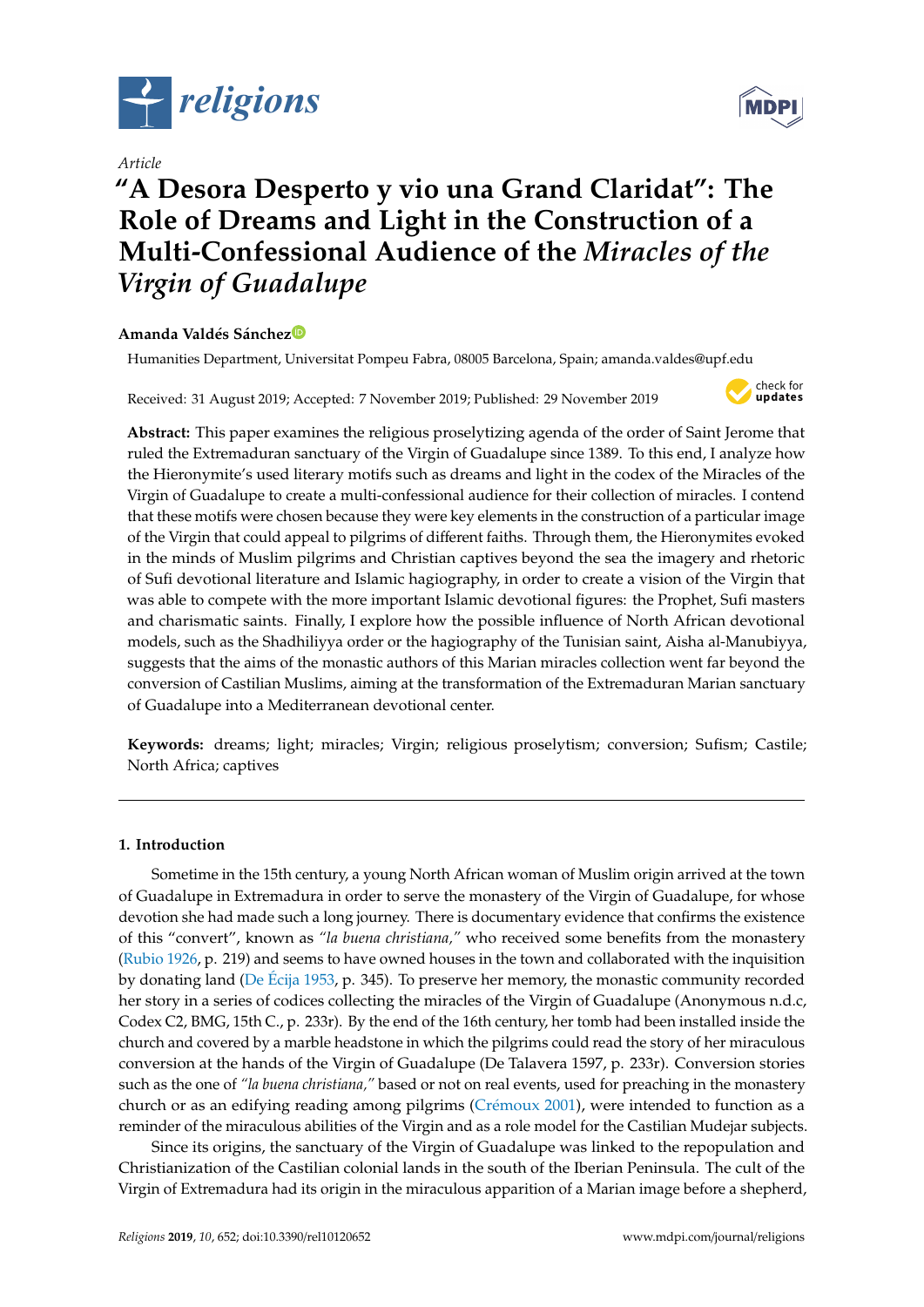Gil Cordero, in the early 14th century, in the mountains of Villuercas near the town of Guadalupe, in the province of Cáceres. The story of the apparition of the Extremaduran image was one of the many legends emerging across southern Iberian lands, in which Marian images appeared in rural settings to individuals of humble origins, such as shepherds, peasants and artisans. The diffusion of these kinds of narratives disseminated a Christian notion of the miraculous and helped develop a new sacred geography that characterized the religious imaginary of the southern territories. These stories of Marian apparitions and miraculous images promoted the popularization of new southern Marian cults during the 14th and 15th centuries that, for the first time, extended beyond regional boundaries. This is the case of the cults of the *Virgen del Rocío* of Almonte, the *Virgen de la Cabeza* of Andújar and the Extremaduran Virgin of Guadalupe, which succeeded thanks to their ability to address the spiritual needs of the diverse popular classes of the South. From the mid-1320s, the Castilian crown was interested in promoting the Extremaduran sanctuary of the Virgin of Guadalupe. [\(Linehan](#page-18-0) [1985;](#page-18-0) [De Paula Cañas G](#page-16-2)álvez [2012\)](#page-16-2). Between 1335 and 1338 and with the support of the king and the blessing of Pope Benedict XII, Cardinal Don Pedro Gómez Barroso built a church dedicated to the cult of the Virgin of Guadalupe, replacing the primitive hermitage (Pé[rez de Tudela](#page-18-1) [1982,](#page-18-1) p. 273). During these years, Alfonso XI (1312–1350) extended his protection to the Extremaduran sanctuary, granting between 1337 and 1388 no less than 54 privileges designed to provide the monastery with a solid economy based on agricultural and livestock exploitation [\(Filomena](#page-17-0) [1983,](#page-17-0) pp. 125–27; [Llopis Agel](#page-18-2)án [1998,](#page-18-2) pp. 423–24; [Vizuete Mendoza](#page-19-1) [1980\)](#page-19-1). During the reigns of Peter I (1350–1366), Henry II (1366–1379) and John I (1379–1390), the Castilian Crown kept the Extremaduran monastery under its protection, founding new chaplaincies [\(Vizuete Mendoza](#page-19-2) [1988,](#page-19-2) p. 294), defending the sanctuary against its adversaries and creditors (Dí[az Mart](#page-16-3)ín [1982\)](#page-16-3), improving the conditions of pilgrimage roads, and protecting the monastery's alms collectors [\(De Paula Cañas G](#page-16-2)álvez [2012,](#page-16-2) p. 433). Royal support for the Guadalupe sanctuary favored its progressive transformation into the new religious center of Castile. Its miraculous image was able to attract equally *romeros* and new settlers from northern Castile to the unpopulated areas of Extremadura and the Guadalquivir valley, exploiting the connections established through the grazing of the Mesta in the network of ravines that converged in Extremadura [\(Linehan](#page-18-0) [1985,](#page-18-0) pp. 297–300, 303).This "repopulating" strategy, initiated by Alphonso the Wise through his promotion of the emerging sanctuaries of the South, such as the Monastery of Saint Genesius of Jara or the new Marian churches of Our Lady of El Puerto, Tundía or Terena, was based on the consolidation of a new form of popular religiosity linked to rural life, *romerías*, and the sacralization of the land [\(Llopis Agel](#page-18-2)án [1998,](#page-18-2) p. 424).

In 1389, the Extremaduran sanctuary passed into the hands of the Order of Saint Jerome, a young order closely linked to the Castilian monarchy and nobility [\(Campos y Fern](#page-16-4)ández de Sevilla [2008\)](#page-16-4). The two founders of the Castilian branch of the order, Pedro Fernández Pecha and Fernando Yáñez de Figueroa, had served in the court of Alfonso XI and Peter I [\(Revuelta Somalo](#page-18-3) [1982\)](#page-18-3). Many members of the order belonged to the Castilian nobility [\(Highfield](#page-17-1) [1983;](#page-17-1) [Revuelta Somalo](#page-18-3) [1982;](#page-18-3) [Llopis Agel](#page-18-2)án [1998\)](#page-18-2). The order enjoyed the patronage of the Trastámara dynasty and of some aristocratic families, like the Mendozas [\(Nader](#page-18-4) [1979\)](#page-18-4). The royal patronage of the order responded to the Crown's desire to transform it into the main instrument of its religious policies, placing the order in charge of important new foundations in the principal cities of Castile and in the newly conquered settlements of the South [\(Ruiz Hernando](#page-19-3) [1997\)](#page-19-3). In the interest of favoring the development of the new Hieronymite house in Extremadura, the Castilian monarchy, from the reign of Juan II until the Catholic Monarchs, granted new privileges to the monastery. The Crown appointed the Hieronymites feudal lords of the village of Guadalupe [\(Bernal](#page-16-5) [1978,](#page-16-5) pp. 31–33), supported the development of their livestock economy, and authorized Guadalupe's alms collectors to travel freely across the land [\(Llopis Agel](#page-18-2)án [1998,](#page-18-2) pp. 424–25). In order to increase the popularity and fame of the miraculous Marian image they had inherited, the Hieronymites compiled the collection of miracles of the Virgin of Guadalupe that is the focus of this article. The collection had its origin in the miraculous stories that pilgrims said had motivated their trip to the monastery, which were collected by a monk who interviewed the pilgrims. These first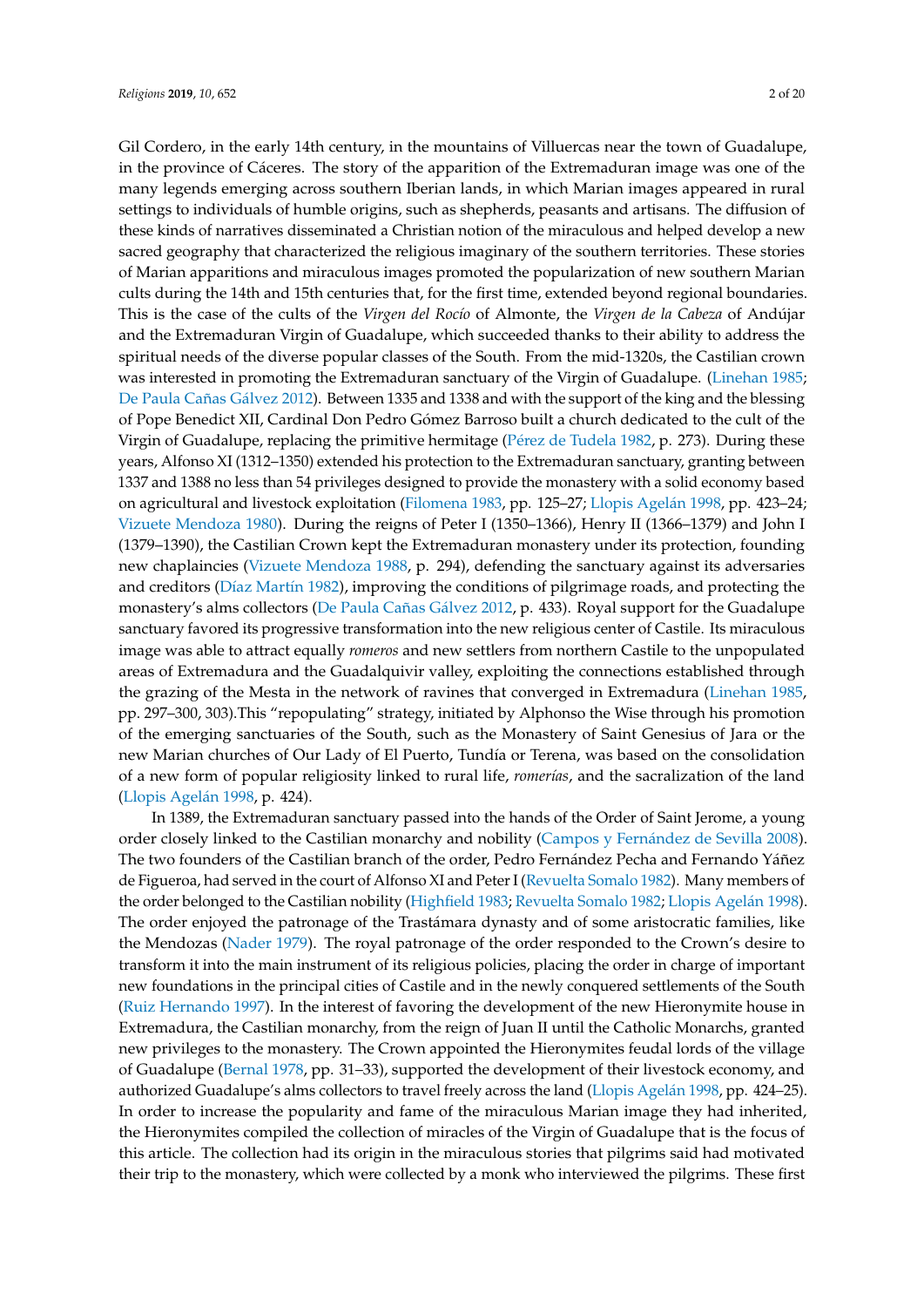notes were written down in a longer version and recorded in a complete collection of all the miracles told by the pilgrims during the 15th century (Dí[az Tena](#page-16-6) [2007,](#page-16-6) pp. 89–90). Four manuscripts survive that contain stories of events that are supposed to have happened in the 15th century: the codices C1, C2, C3 and C4 (Anonymous n.d.c), held in the monastery's library. The compilers of the final version of the miracles of the Virgin of Guadalupe aspired to shape the experience of the visitors during their stay in the monastery and their relationship with the Virgin of Guadalupe after their departure by exalting her ability to assist her devotees in all sorts of trouble (Cré[moux](#page-16-7) [2015,](#page-16-7) pp. 24–26).

The present study is part of a scholarly effort that seeks to rethink the development of the genre of Marian *miracula* in the multi-confessional context of medieval Castile. Most analysis has focused on how the genre was related to the Castilian colonizing project of the former Andalusian territory, especially evident in the miracle tales in which the Virgin achieved the conversion of Jews and Muslims on the Peninsula and overseas. For instance, Amy Remensnyder has drawn attention to the proselytizing agenda of these stories in Castilian collections such as the *Cantigas de Santa María* or the 16th century version of the *Milagros de la Virgen de Guadalupe* [\(Remensnyder](#page-18-5) [2014\)](#page-18-5). Likewise, Francisco Prado-Vilar has explored the evidences of religious accommodation in the representation of the Virgin in the tales of Marian conversion [\(Prado-Vilar](#page-18-6) [2005\)](#page-18-6). Similarly, my research follows the work of Alexandra Cuffel, who has pointed out the symbolic relationship of the Peninsula and the Maghreb in these stories and their instrumentalization of shared cults in the former al-Andalus and North Africa [\(Cu](#page-16-8)ffel [2003,](#page-16-8) [2005\)](#page-16-9). This paper also interrogates the relationship between the production of the Extremaduran Marian miracle collection and the emergence between the 14th and the 15th centuries of a Castilian devotional literature equally shaped by European devotional trends, religious polemic, and contacts with the Castilian Muslim population. As Cynthia Robinson and Gerard Wiegers have suggested, these relationships produced the particularities of Castilian *Lives* of the Virgin, such as the ones written by Francesc Eiximenis and Juan Lopez de Salamanca [\(Robinson](#page-18-7) [2013;](#page-18-7) [Wiegers](#page-19-4) [1994\)](#page-19-4). Finally, my research explores the medieval origins of the deliberate use of Marian devotion as a proselytizing tool, which Felipe Pereda has observed regarding the evangelization of the first *moriscos* of Granada [\(Pereda](#page-18-8) [2007\)](#page-18-8).

## **2. Dreaming with the Virgin**

Throughout the different codices, the compilers of the miracles of the Virgin of Guadalupe collected stories in which the Virgin sought the conversion of Muslims from North Africa and the kingdom of Granada. These locations represented the two frontiers of late medieval Castilian monarchy: the military and spiritual conquest of North Africa and the remains of al-Andalus, both in the kingdom of Granada and within the Mudejar population that lived inside the kingdom. After the main Castilian military victories over al-Andalus in the 13th century, the Castilian monarchs imagined the conquest of North Africa as an extension of the "Reconquista" enterprise, which would allow them to recover the former territory of the Roman province of Hispania, the Hispania Tingitana or Transfetana. This desire is evident in the policies of Ferdinand III (1217–1252) after the conquest of Seville in the African Crusade of Alphonso X the Wise, in the treaty of Monteagudo (1291) in which Sancho IV (1284–1295) and James II of Aragon (1285–1302) divided the North African territory between the two Hispanic crowns, and in the confrontation between Alfonso XI and the Marinids in the battle of El Salado [\(De Bunes Ibarra](#page-16-10) [1995\)](#page-16-10). This ambition, propelled by the struggle against North African privateers, the demands of Andalusian merchants, the crusade mentality and, after 1492, by the surrender of Granada, [\(Braudel](#page-16-11) [1928;](#page-16-11) [Hess](#page-17-2) [1978\)](#page-17-2), led to the conquest of the Canary Islands (1478) and the port city of Melilla (1497). The interest in North Africa is also clear in the Hieronymite miracles of the Virgin of Guadalupe. Of the 21 conversion miracles recorded in the four codices collections, nine are located at the other side of the Strait<sup>1</sup> and some of these stories, like the conversion of Ali and Fatima, were

<sup>1</sup> See Codex 1, fol. 145v, 155v; Codex 2, fol. 92r, 126r; Codex 3, fol. 5r, 68v, 97v, 102r, 164r.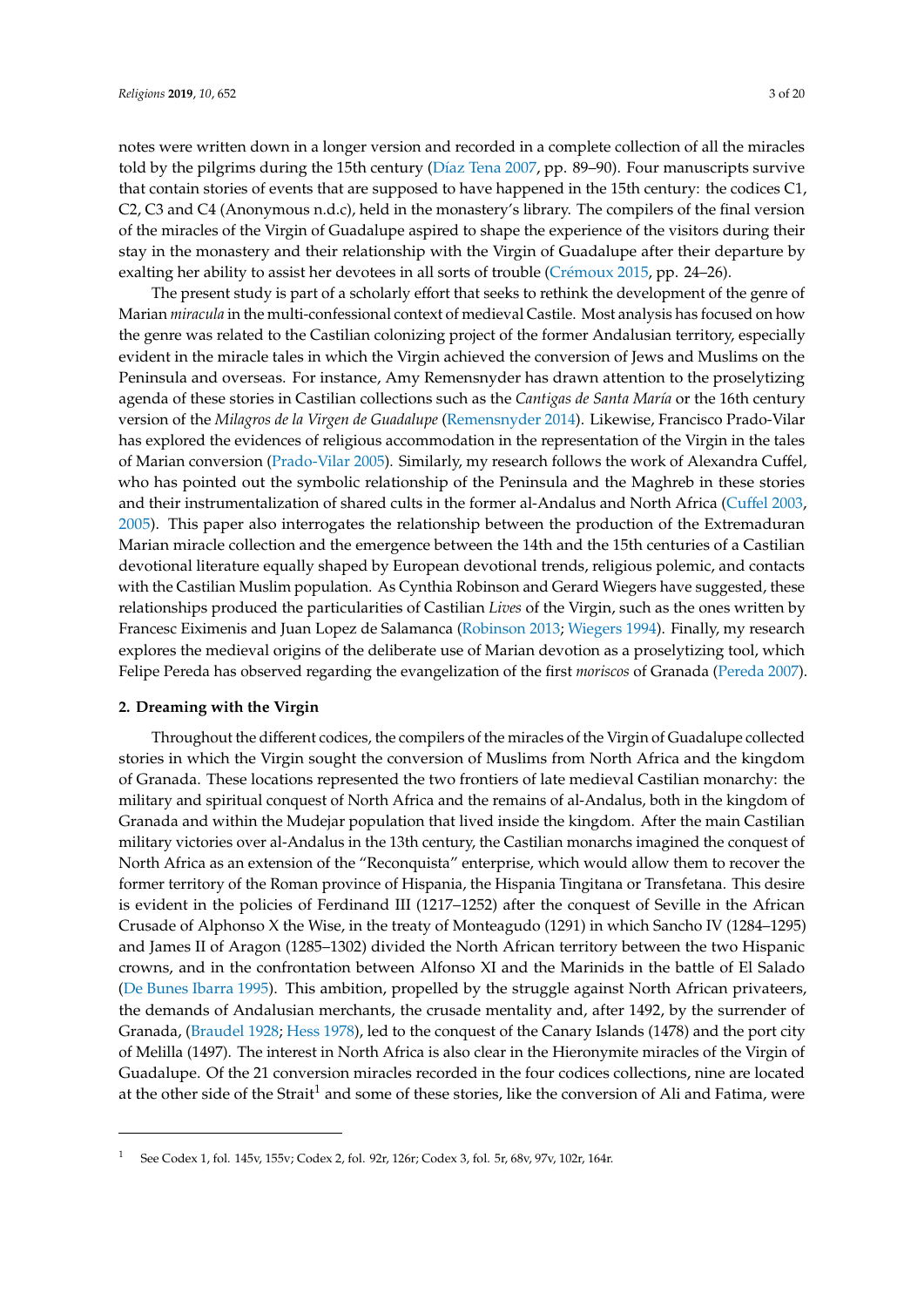recorded multiple times and transformed into symbols of the evangelical abilities of the Extremaduran Virgin.<sup>2</sup>

The 15th century, especially during the reign of Henry IV (1454–1474), also witnessed the reemergence of the interest in the religious practices and beliefs of the Mudéjar population among the Castilian elites. This is evident, for example, in the presence of copies of the Latin translation of the *Breviario Sunni* of the Mudejar religious leader of Segovia, Yça Gedelli (d. after 1462), in Castilian noble and ecclesiastic libraries, in the correspondence between Yça Gedelli and the theologian John of Segovia (d.1458), or in the polemical response of Juan López of Salamanca (d.1479) to the Islamic treatise of the Segovian *alfaqui* [\(Wiegers](#page-19-4) [1994,](#page-19-4) pp. 134–42; [Rouhi](#page-19-5) [2005,](#page-19-5) [Robinson](#page-18-7) [2013,](#page-18-7) pp. 209–11). Recent studies have identified several circumstances that fueled this interest: the presence of a significant number of Muslims or former Muslims in the court as part of the Moorish King's Guard, the debate generated by the supposed favoritism of king Henry IV toward his Mudéjar subjects (Echevarrí[a Arsuaga](#page-17-3) [2006\)](#page-17-3), the development of a "pacific" model of conversion by John of Segovia and Nicholas of Cusa (d.1464) [\(Cabanelas Rodr](#page-16-12)íguez [2007\)](#page-16-12), the campaign against the Nasrid kingdom of Granada (Echevarrí[a Arsuaga](#page-17-4) [1999\)](#page-17-4), and the project of the evangelization of the Moorish population of Granada led by Fray Hernando de Talavera (d.1507) [\(Pereda](#page-18-8) [2007\)](#page-18-8).This proselytizing attitude is also clear in the miracles of the Virgin of Guadalupe. Not only did this collection include more conversion miracles than previous Castilian Marian miracle collections, it also offered a new vision of the process by which Muslims embraced Christianity following the guidance of Mary. While, in some of the Alphonsian *cantigas*, Muslim characters received the Virgin's miraculous assistance without losing their faith and the Wise King recognize and even exploit the Islamic veneration of Maryam, $^3$  in the codices of the miracles of the Virgin of Guadalupe the memory of the Islamic cult to Maryam has been erased. In the Extremaduran collection, the Muslim protagonists of conversion miracles are initiated by Christian characters into Marian devotion as something foreign to their former faith, and the development of their devotion to Mary marked irrevocably their final conversion.

The proselytizing nature of these conversion stories can also be seen in the didactic manner by which Christian captives try to introduce their Muslim captors to the Catholic faith [\(Rodr](#page-18-9)íguez [2010\)](#page-18-9). One of these miracles tells how Rodrigo, a captive "*allende del mar*," [beyond the sea] explains to his Muslim master the role of religious images, the Trinity and the creed. $4$  In another miracle, a cleric held captive by a Muslim king says Mass at the request of his captor, who even provides him with everything required to offer the service.<sup>5</sup> Another characteristic of these stories is the goodwill with which Muslim protagonists receive the evangelical message, as in the case of Ali, who receives complete instruction in the principles of the Christian faith and the wonders of the Virgin of Guadalupe, first from his Christian wife and secondly from an Ethiopian monk whom he had known in Jerusalem.<sup>6</sup>

The story of Ali was copied twice, once in the first codex (C1, fol.145v) and once in the third codex (C3, fol. 97v).

<sup>3</sup> See CSM 165, 169, 185, 215, 329.

<sup>4</sup> "E dijole el moro: "Rodrigo muy locos soys los xianos ". E dixo el xiano: "Señor por q aquello", dixo el moro su señor: "teneys muchos dioses, ca tenys a ihu x, a dios, y a todos llamays dioses, ca adoraes muchas ymagenes". E el xano le respondyo: "Señor no vos maravilledes q solo nro señor ihu xo tiene sesenta u tres nombres. E si adoramoa a las ymagenes adoramoslas endereçado nra señora y fe a dios padre, e fijo e spiritu santo un solo dios verdadero en essentia q crio el cierlo y la tierra y nros seño ihu xto creemos ser" (Codex C3, BMG, Miracle 5, fol. 5r).

 $^5$   $\,$  "E demandole el rey q cosa era missa. E el clérigo le dixo q le fiziesse traer las cosas necesarias pa ella y el la diría ante el  $\ldots$ E el clérigo fecho su altar revistiose delante del rey y començo su confesión . . . E el clérigo faziendo su officio de la myssa rogo por el rey y por todos qntos ally estaban y fueron todos convertidos a la verdadera creentia y baptizados con el rey por manos del clérigo". (Codex C3, BMG, Miracles 5, fol. 8v).

<sup>6</sup> "Por lo cual preguntó Halí qué cossa era esta santa María de Guadalupe. Al qual su mujer le respondió que era una casa sancta de devoción a do sancta María, Madre de Jhesú Christo, Dios de los Christianos, era dellos avida en especial reverençia e devoción, que se llamava de Guadalupe. E fablando con él algunas cosas de las que los christianos creen, tráxolo e tanto que le prometió ir a la santa çibdad de Jherusalén para se informar más complidamente de la verdad de la sancta fe.  $(\ldots)$  E allí estovo con un monje negro etiopiano, de tierra de preste Juan de Indias, el qual por entonces estaba en el sancto sepulcro e le enseñó las letras caldeas, porque en saber estas cosas Halí era muy curioso e solíçito e allegado mucho a razón. E aquel monje, por los miraglos que oía decir de sancta María de Guadalupe, propuso venir a la visitar a España"(Codex C1, BMG, Miracle 167, fol. 144r-145v).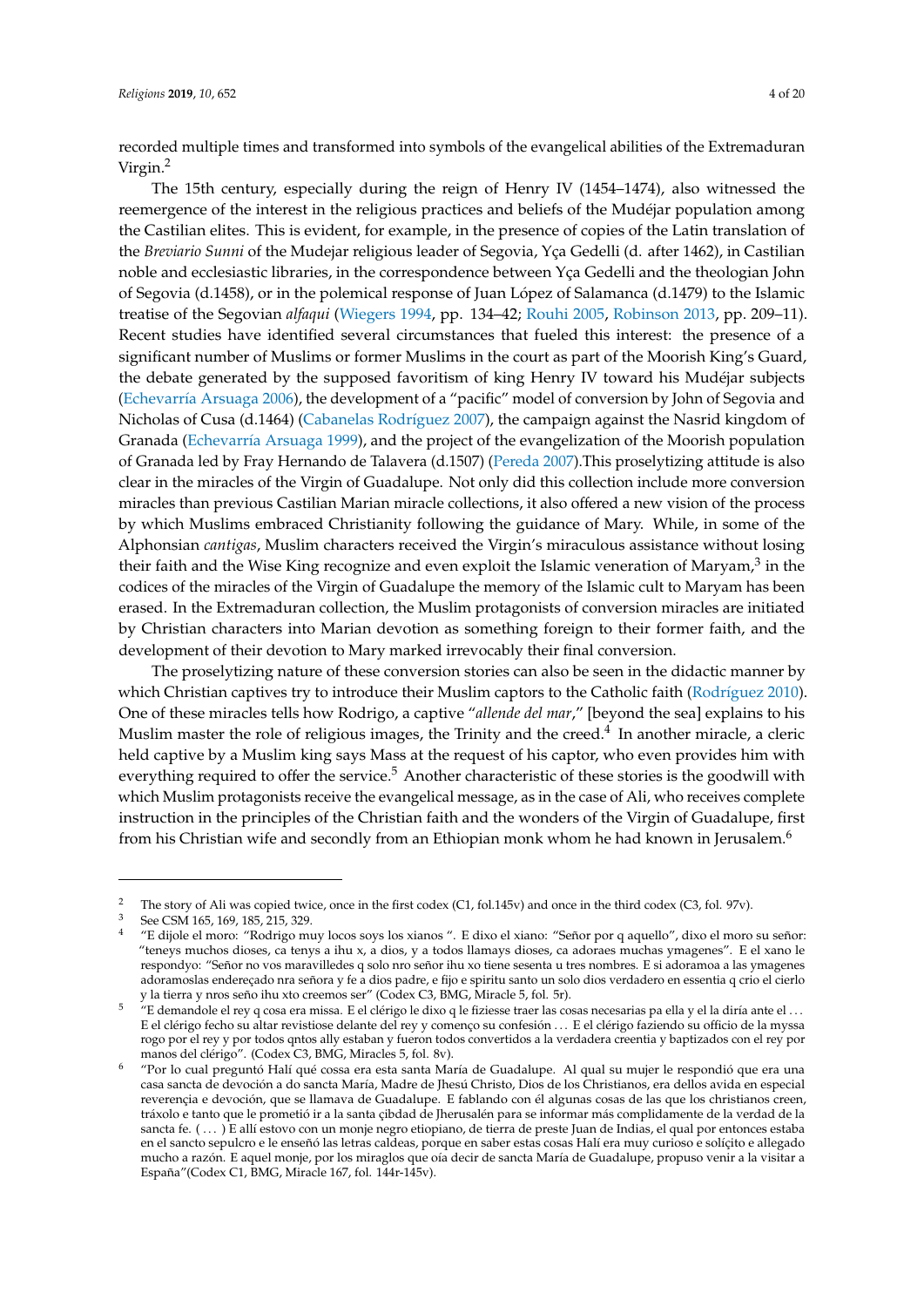In several miracles, the compilers use the motif of dreams to express the Virgin's desire to favor conversion. The Virgin of Guadalupe appears to future converts, showing them the path of Christian revelation. In the story of Ali, for example, after considering converting and fleeing with his wife to Christian territory, he dedicates a prayer to the Virgin of Guadalupe and then receives a vision of her in his dreams:

. . . And, Our Lady having received his full devotion, she gave him a sign of the effect of his request, because the following night he dreamed that he was in a big palace filled with a great light and that a very beautiful queen, dressed in blue, with a white tabard over her, was sitting on a throne. And he saw that many young men dressed in white entered through the door of the palace and bowed before the queen who was sitting on the throne. And [one of them] told him that she was the Virgin Mary, to whom he had commended himself.

In this way, when he woke up, finding in himself a renewed devotion, he understood that he had not been deceived in his pious dream and he commended himself again [to the Virgin] with an even greater desire to be baptized in the Christian faith. (Codex C1, BMG, 145r–145v)

[E, reçibiendo Nuestra Señora su buena devoción, diole señal del efecto de la su petición, porque la noche siguiente le pareçió en sueños que estava en un grand palacio lleno de grand claridad e que estava asentada en él en una silla muy fermosa una reina vestida de azul e un tabardo blanco encima. E vido que entrava por la puerta de aquel palacio e salían por otra muchos mançebos vestidos de blanco e fazían reverençia a aquella reina que estava asentada en la silla. E díxole que aquella era la Virgen María, a quien él se avía encomendado.

Pues que así es, despertando e fallando en sí nuevo movimiento de devoción, entendió non ser engañado en el su piadoso sueño e tornó con de cabo a se recomendar con mayor deseo de reçebir la fe de christiano en el baptismo.]

The use of dreams as a vehicle of spiritual awakening, like the one experienced by Ali, has important biblical precedents, such as the divine revelations in dreams received by the prophets Abraham, Jacob, Joshua in the Old Testament, or the dreams through which Christian truth is revealed to the Wise Men or to the wife of Pontius Pilate in the New Testament [\(Koet](#page-17-5) [2009\)](#page-17-5). Ali's dream also evoked the visions of heaven present in the Bible (Daniel 7.9–10) and in medieval Castilian literature [\(Montero](#page-18-10) [2010\)](#page-18-10). Since Antiquity, divinely inspired dream visions and revelatory dreams were presented in Christian dreambooks, patristic writings, and saints' lives as a way of contacting God or achieving transcendent knowledge or a spiritual experience [\(Kruger](#page-17-6) [1992;](#page-17-6) [Lynch](#page-18-11) [2004\)](#page-18-11). Dreams also played an important role in Christian conversion stories from Saint Agustin's *Confessions* to medieval Iberian accounts of conversion to Christianity, such as the writings of Alfonso of Valladolid (d.1346) or Juan of Avignon (d.1418) [\(Szpiech](#page-19-6) [2013\)](#page-19-6). This association between dreams and conversion was reinforced by the writings of missionaries, including Jacques of Vitry (d.1240/1244), who asserted that many Muslims "have been warned in their dreams by Jesus Christ or by the blessed Virgin or by some saint that they should cross over from the Muhammadan error to the grace of Christ". [\(Huygens and Vitry](#page-17-7) [1960,](#page-17-7) p. 88; [Tolan](#page-19-7) [2002,](#page-19-7) pp. 199–200). As in Ali's story, in many Christian dream accounts the Virgin was represented as a dreamlike provider of spiritual illumination, like the oneiric apparition of the Virgin to St. Bernard. This image of the Virgin is equally present in Marian miracle collections, including Castilian examples such as the *Milagros de Nuestra Señora* of Gonzalo de Berceo<sup>7</sup> and the *Cantigas de* Santa Maria of Alfonso the Wise<sup>8</sup> [\(Garrosa Resina](#page-17-8) [1987;](#page-17-8) [Montoya Mart](#page-18-12)ínez [1981\)](#page-18-12). In these works, Mary's apparition to her devotees frequently occur in dreams, leading, in some cases, such as the one

<sup>7</sup> See *Miracles of Our Lady*, Poem III, X, XIX, XXII, XXV.

<sup>8</sup> See *Cantigas de Santa María*, 15, 79, 85, 285, 309, 345, 348, 384.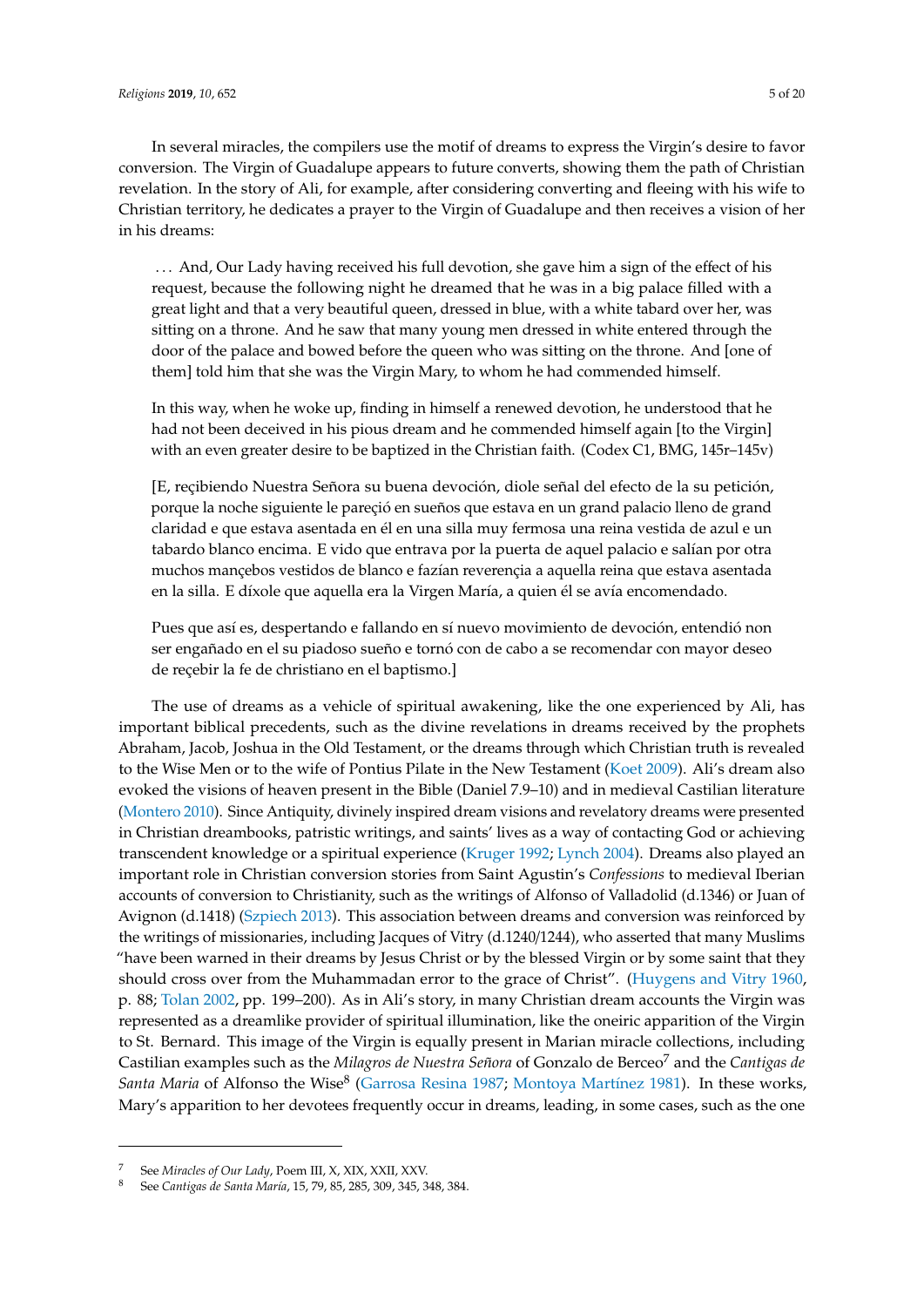of the famous monk Theophilus, to their conversion or spiritual renewal. This *topos* also appears in conversion miracles, as the one narrated in the *cantiga* 85, as in which the Virgin appears in dreams to a captive Jew, freeing him and showing him the wonders of Heaven and Hell.

For a Muslim audience, Ali's story could also evoke the Islamic conception of dreams as a means to communicate with the sacred. Islamic religious tradition understood dreams as a fundamental means of divine revelation [\(Green](#page-17-9) [2003\)](#page-17-9). Not only did the Quran and numerous hadiths affirm the role of dreams in the revelation of God's message to Muhammad [\(Sirriyeh](#page-19-8) [2015\)](#page-19-8), but Muslims were also encouraged to perceive dreams as openings to what is not apparent through the senses or understandable by the intellect [\(Ohlander](#page-18-13) [2012\)](#page-18-13). In the Sufi tradition, dreams were understood as a means to achieve the mystical experience, obtain visions of the other world [\(Sirriyeh](#page-19-8) [2015,](#page-19-8) p. 58), or receive spiritual guidance from the Prophet and deceased masters [\(Sirriyeh](#page-19-8) [2015,](#page-19-8) p. 140). This epistemic function of dreams is especially clear in the case of visions in dreams or  $ru'y\bar{a}$ <sup>9</sup> understood as the way in which divinity placed ideas in the minds of devotees while they sleep. This is the case of the oneiric revelation received by Ali, in which a heavenly vision of the Virgin invited him, in a symbolic way, to join the Christian ranks. The way in which Ali received in dreams a revelation as an answer to his concerns also resembled the Sufi practice of *istikhāra*<sup>10</sup> or incubation, in which, after the recitation of a prayer and the pronunciation of a formula of supplication, the faithful sought a dream in which the answer would be revealed [\(Ohlander](#page-18-13) [2012,](#page-18-13) p. 204). This similarity is reinforced by how the protagonist of this miracle uses the dream to make a transcendental decision, seeking the answer of which path he should take in divine inspiration, as in Sufi practice [\(Katz](#page-17-10) [2012,](#page-17-10) p. 194).

Ali's dream also referred to the function of dreams in spiritual initiation, typical of the Sufi imaginary. Similar to the initiatory visions that the 12th century Persian Sufi master Rūzbihān al-Baqlī (d.1209) described in his book, *The Unveiling of Secrets*, the vision Ali received combined highly symbolic content with images of courtly imagery [\(Ernst](#page-17-11) [1996,](#page-17-11) pp. 56–57). This miracle also reflected a conception of dreams as a vehicle for experiencing visions of heaven, similarly to that narrated by the 11th century Persian Sufi master Shams al-Din al-Daylami (d.1037). In his writings, this Sufi master argued that "the *ru˘ya Allāh* is possible through the eye of the secret and the light of faith (*nūr al-¯ıman¯* ) before death, in this world, because God may grant privilege (*fad. l*) to whomsoever of His servants" [\(Alexandrin](#page-15-0) [2012,](#page-15-0) p. 224). Al-Daylami suggested that if spiritual beings like angels appeared in dreams, it was a revealed vision and not a product of human imagination [\(Alexandrin](#page-15-0) [2012,](#page-15-0) p. 220). According to these parameters, Ali's vision would have seemed to be true to an islamic audience.

The role of the dream in the definitive conversion of Ali also would have evoked the function of dreams in the spiritual education of Sufi teachers or saints in biographical dictionaries (*tabaqat*), certain hagiographies (*manāqib*), and spiritual autobiographies. As in *al-Futuhat al-Makkiyya* of the 13th century Murcian Sufi master Ibn 'Arabi (d.1240), dreams often marked not only the initial spiritual conversion of the protagonist but also the different stages on his way to enlightenment [\(Halligan](#page-17-12) [2001,](#page-17-12) p. 285; [Corbin](#page-16-13) [2014,](#page-16-13) p. 273). Since in these accounts Sufi neophytes frequently received visions of the Prophet or their deceased masters, attributing this role to the Virgin of Guadalupe in her miracles

<sup>&</sup>quot;Ru'yā, derived from the Semitic root *r-'-y* which gives rise to formations expressing "sight" (*ru'ya* (*t*)) and "vision" (*ru'yā*), one of the aspects of vision being nocturnal vision, the dream. Concerned to distinguish the true dream, rendered by  $ru'y\bar{a}$ , from the false dream, resulting from the passions and preoccupations of the soul, or furthermore the dream inspired by God from that inspired by Satan. [The *ru'yā* is] the point of concurrence between the nocturnal vision or dream and the prophetic vision (diurnal and nocturnal) or ecstasy" [\(Bosworth et al.](#page-16-14) [1995,](#page-16-14) vol. VIII, p. 645).

<sup>&</sup>lt;sup>10</sup> "Istikhāra, deriving from a root kh-y-r which expresses the idea of option or choice, consists of entrusting God with the choice between two or more possible options, either through piety and submission to His will, or else through the inability to decide oneself, on account of not knowing which choice is the most advantageous one. To the first category belong the *akhyār* or "chosen", who regulate their lives according to the model inspired by God in the *Kur'an* and the Law; to the second belong the *mustakhirūn*, those who seek to escape from indecision with the help of divine inspiration. The divine voice expresses itself either by means of a *ru'ya¯* [q.v.] or dream, or else by *kur'a* [q.v.] or rhapsodomancy . . . This orthodox practice is generally interpreted in a sense which makes it comparable with incubation. After the invocation, the formulae for which are of different kinds and varying in length, the devotee goes to sleep, and it is in a dream that the revelation is made to him" [\(Lewis et al.](#page-18-14) [1978,](#page-18-14) vol. IV, p. 259).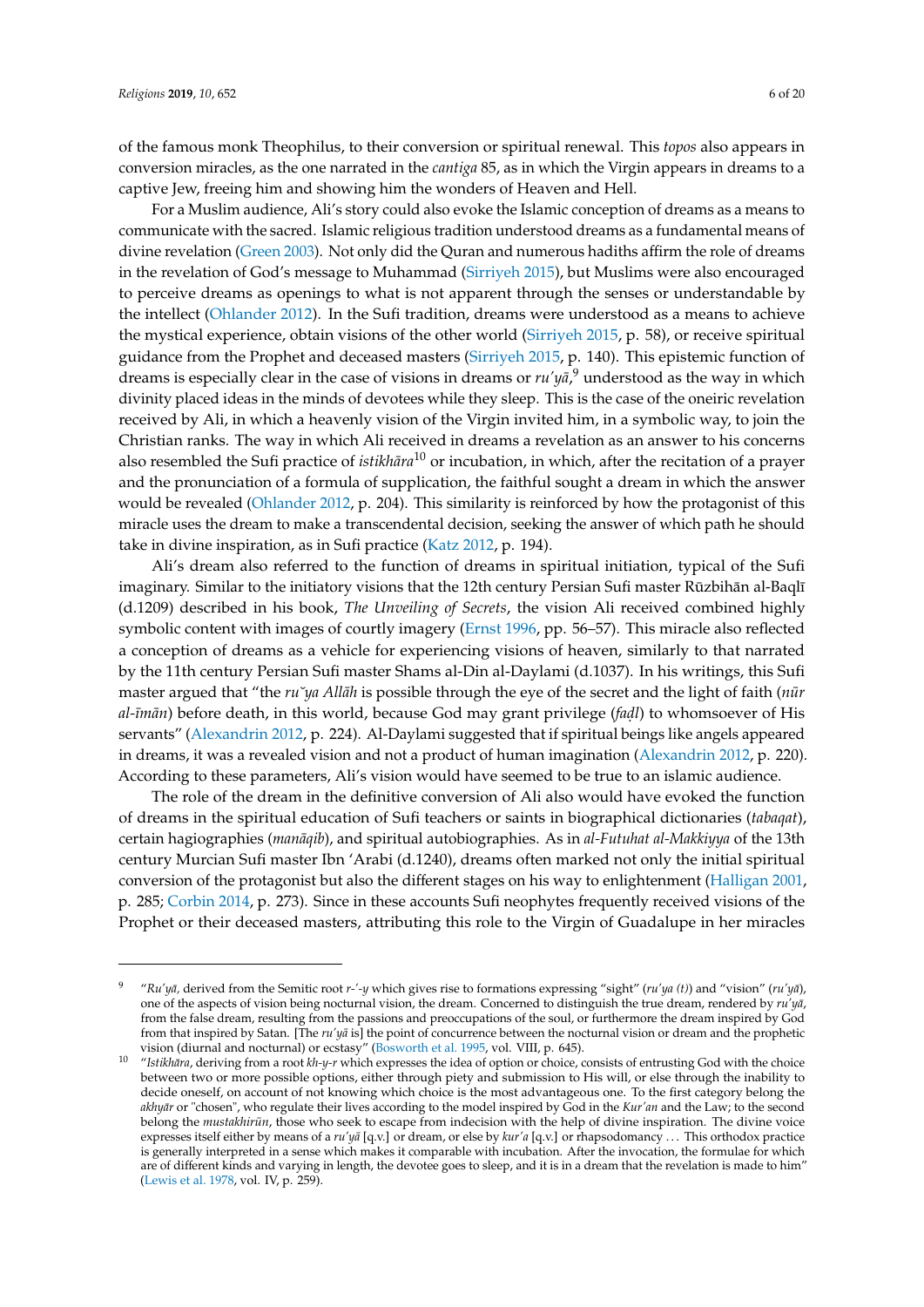reaffirmed her religious authority to other possible converts. In a similar way, the use of this motif in the Guadalupe miracles exploited the role of dreams in the personal stories of conversion to Islam that circulated in the polemical literature, in which, as in Ali's story, two fundamental elements influenced the final decision—the rational search for the true faith and the divine inspiration received in dreams (Garcí[a-Arenal](#page-17-13) [2001;](#page-17-13) [Smilansky](#page-19-9) [2008\)](#page-19-9).

In the same way, the Virgin's ability to appear in the dreams of her devotees replicated the abilities not only of Christian saints [\(Bitel](#page-16-15) [1991;](#page-16-15) [Miller](#page-18-15) [1994;](#page-18-15) [Moreira](#page-18-16) [2000;](#page-18-16) [Lynch](#page-18-11) [2004\)](#page-18-11), but also of contemporary North African Islamic saints [\(Sirriyeh](#page-19-8) [2015,](#page-19-8) p. 172; [Katz](#page-17-14) [1992\)](#page-17-14) whose cult also had a popular vocation and was based on the exaltation of their "charismatic" qualities. As in the hagiography of these saints, such as the Tunisian Sufi Aisha al-Manubiyya, the Virgin of Guadalupe appeared in dreams to her faithful after an invocation, working through this apparition a miracle that satisfies their requests.<sup>11</sup> This parallelism is especially significant because the saint, like the Virgin of Guadalupe, used dreams in her miracle stories to convert some of her followers to the ascetic path. In one of her miracles, for example, the saint appeared in the form of a vision or *ru'ya* to one of her followers, who sought spiritual guidance among the saints of the necropolis of Manuba in northern Tunisia:

I turned around and saw Sayyidatî 'Aisha al-Manûbiyya—may God be pleased with her  $\dots$ She said to me: "Do not move [from your place] but remove from your heart any attachment to the world below. I knew she was one of the Friends of God—exalted be He. "

I asked him, "What is the best remedy for this?"

"The death of the senses," she said, "externally and internally; and fear of God deep within your heart and in your outer behavior".

He says: "By God, from that day on, there was no room in my heart for this world, and I received great advantage from her observations and her words. I often invoked God through her mediation and all my wishes were fulfilled through her *baraka*—may God be pleased with her and grant us merit for her blessings, here below and in the afterlife". [\(Amri](#page-15-1) [2008,](#page-15-1) pp. 215–16)

"Je me retournai et aperçus Sayyidatî 'Âisha al-Manûbiyya—Dieu l'agreé . . . Elle me dit: «Ne bouge pas [de ta place] mais abolis de ton cœur l'attachement au monde d'ici-bas. Je sus qu'elle partie des Amis de Dieu—exalté soit-il.»

Je lui demandai: «Quel este le meilleur remède pour cela?»"

«La mort des sens, dit-elle, extérieurement et intérieurement; et crains Dieu dans le secret de ton cœur et dans ton comportement extérieur.»

II dit: "Par Dieu, a dater de ce jour, il n'y eut plus de place dans mon coeur pour ce bas-monde et je tirai grand profit de son regard el de sa parole; j'invoquais souvent Dieu par sa médiation et tous mes vœux étaient exauces grâce à sa baraka—puisse Dieu être satisfait d'elle et nous faire crédit de ses bénédictions, ici-bas et dans l'au-de la,"

Like the hagiography of the Tunisian saint, the miracles of the Virgin of Guadalupe evidenced a conception of the miraculous, typical of contemporary North African Sufi literature, which gave greater importance to the inner transformation of the faithful and the role of miracles in their spiritual education (Sá[nchez Sandoval](#page-19-10) [2004,](#page-19-10) p. 99).

<sup>11</sup> See examples in [\(Amri](#page-15-1) [2008,](#page-15-1) pp. 191, 198, 205–7, 219, 227, 236, 239).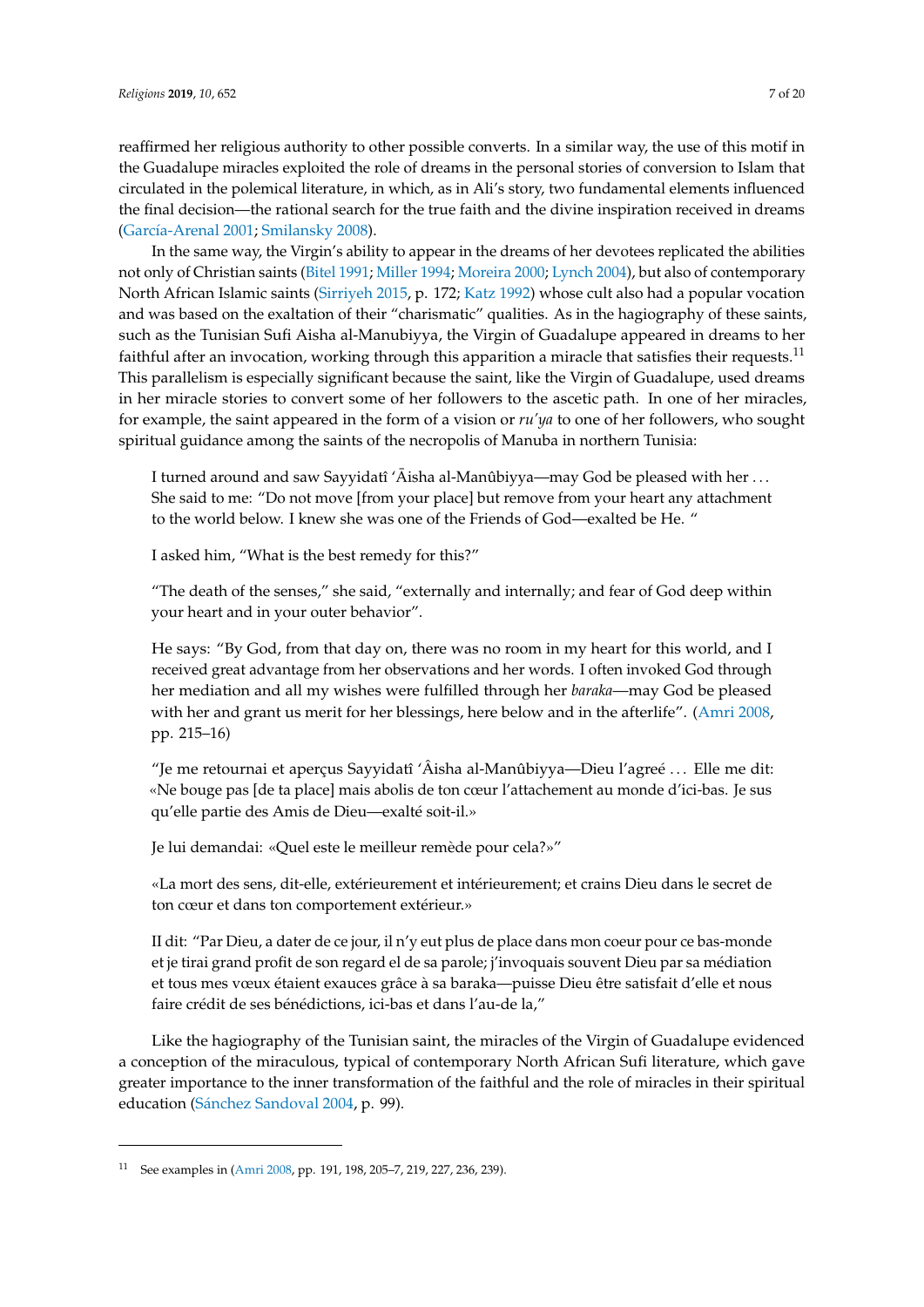#### **3. The Marian Enlightenment**

Another characteristic of the image of the Virgin of Guadalupe in the miracles is her luminous nature, appearing, in many of them, before her faithful as a shining vision, dressed in white, whose light filled the room.<sup>12</sup> In the story of Fatima, "*la buena christiana*", Mary was seen in this way:

And a wonderful thing happened that one night while she was sleeping and one of her aunts was sleeping in another bed near hers: she woke up and saw a great light over the bed in which the Moor (her aunt) was laying, which shone as if more than a thousand candles were burning, even more than the sun, and it lasted for two hours. (Codex C2, BMG, 99r)

E acaecio una cosa maravillosa que yasiendo ella una noche durmiendo, una su tia que en otra cama cerca de ella dormia, a desora despertó y vio una grand claridat sobre la cama en q yasia la mora, la qual resplandecia mucho más q quanto mil velas pudiesen ally estar encendidas y aun mas q el sol y duro assy por espacio de dos oras.

As Rachael Fulton has recently pointed out, the luminous conception of the Virgin was a prominent theme in medieval Marian devotional literature. It frequently appeared as a metaphor for Mary's reception of divine wisdom and grace in hymns, litanies, and psalters composed in her praise, as well as in contemplative treatises that were widely diffused across Europe, such as the *Speculum seu salutatio beatae Mariae virginis* of the Franciscan Conrad of Saxony (d.1279), the *De laudibus beatae Mariae virginis,* of the Rouen canon Richard of Saint-Laurent (d.1250), the *Mariale sive liber de praecellentibus et eximiss SS. Dei genitricis Mariae* of the Franciscan preacher Servasanctus of Faenza (d.1300) or the *Pseudo-Albertus Magnus Mariale* [\(Fulton Brown](#page-17-15) [2019\)](#page-17-15). In his text, Conrad of Saxony explained how Mary's mind had been filled with the light of wisdom even before the conception of Jesus and how, as the Psalms proclaimed, her mind was so shaped by the contemplation of God that her face shone, reflecting the divine wisdom infused into her (Alcá[ntara Mart](#page-15-2)ínez [1975,](#page-15-2) pp. 270–71). As a result, Mary not only had perfect knowledge of the Incarnation, the Trinity, her own predestination, of souls, angels, and demons, of the scriptures and the creation, as Pseudo Albert affirmed [\(Borgnet](#page-16-16) [1898,](#page-16-16) pp. 167–68), but she also had the graces of healing, working miracles, prophecy, discernment of spirits, and the interpretation of scriptures [\(Fulton Brown](#page-17-15) [2019,](#page-17-15) p. 82).

This conception of the Virgin as a recipient and source of divine revelation was also popular in Castilian devotional literature. According to a contemporary Castilian psaltery (Anonymous n.d.a, *Salterio de la Virgen*, BNE Mss. 9533, 9541, fragments in Mss. 6326, 6539 y 276), the face of the Virgin emanates a light so bright that it was scarcely bearable and it led her devotees to mystical ecstasy. Likewise, a 14th century Marian devotional book that belonged to the Cathedral of Avila, the *Mariale sive de laudibus Beatae Virginis Mariae* (Anonymous n.d.b, BNE Mss. 8952), which has been identified as a Castilian version of the work of Servasanctus of Faenza [\(Fulton Brown](#page-17-15) [2019\)](#page-17-15), depicted the Virgin as a source of light whose luminosity symbolized her ability to illuminate and transform the hearts of her devotees. This image of the Virgen was also typical of Marian miracle collections. In the *Cantigas de Santa María*, Mary appears many times to her devotees as a luminous entity.<sup>13</sup> In some cases, the shining nature of the Virgin was linked to conversion miracles. In *cantiga* 192, the Virgin appears *"come lumẽeira"* [like a lamp] to a Muslim captive locked up by his master in a cave, finally convincing him to accept the baptismal sacrament. The image of Mary as *illuminatrix* of the world was also popularized in Castile by Hispanic accounts of the life of the Virgin produced between the end of the 14th and mid-15th centuries, like the *Vita Christi* of Francesc Eiximenis (d.1409) or the *Vida de la*

<sup>12</sup> Codex C1 miracles 1, 2, 19, 31, 35, 36, 37, 39, 41, 43, 45, 51, 55, 70, 74, 82, 100, 101, 113, 124, 129, 144, 149, 151, 152, 156, 160, 166, 167, 175, 194, 197, 203, 206, 209, 211, 224, 227, 237, 244; Codex C2 miracles 52, 92, 96, 111, 112, 117, 122; Codex C3 miracles 4, 5, 6, 10, 37, 43, 63, 71, 94, 106, 110, 118, 119, 128; Codex C4 miracles 5, 18, 26, 48, 75, 76, 89, 139.

<sup>13</sup> See CSM 36, 49, 69, 89, 91, 121, 134, 192, 261, 313.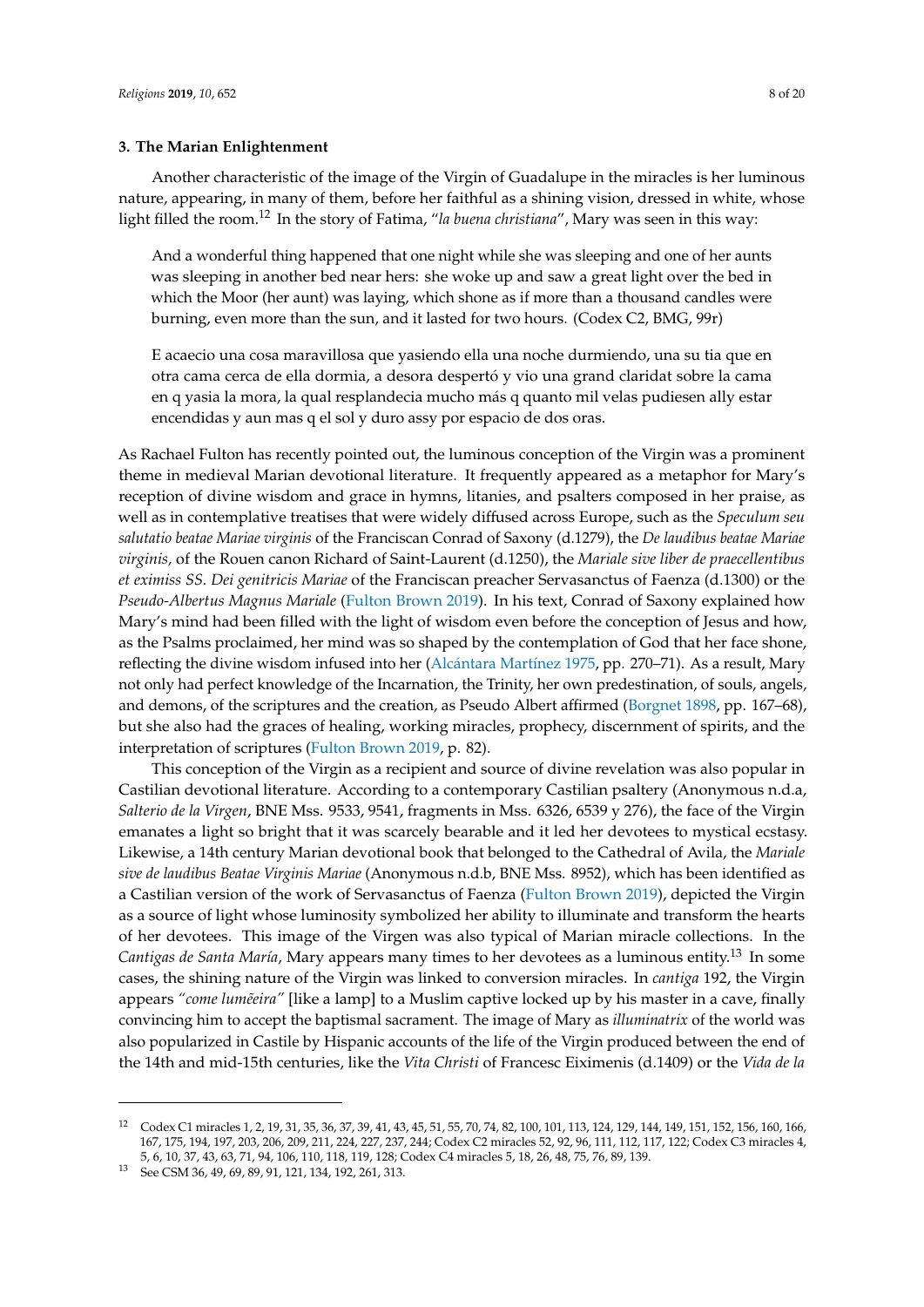*Virgen* of Juan Lopez of Salamanca (d.1479), according to which her illuminated nature was testimony to a life full of *arrebatamientos* (raptures) and mystical experiences.

As Cynthia Robinson has pointed out [\(Robinson](#page-18-17) [2011\)](#page-18-17), in the multi-confessional Castilian context, the *alumbrada* condition of the image of the Virgin presented in these devotional works would have evoked in the minds of a possible Mudejar audience the luminous character of the Prophet in the *aljamiado* text, *Libro de las luces*[\(Lugo Acevedo](#page-18-18) [1999\)](#page-18-18), as well as the prophetic abilities that the Andalusian Islamic tradition attributed to *Maryam* [\(Fierro Bello](#page-17-16) [2002\)](#page-17-16). This is especially true in cases such as the ones of Eiximenis or Lopez of Salamanca, whose works were shaped by their polemical and proselytizing agenda. Certainly, this glowing image of the Virgin could evoke, to a Muslim audience, the Islamic conception of Maryam as a source of light. A hadith related by al-Walid ibn Muslim, for example, represented Maryam as a source of physical and spiritual light, identifying her grave as the source of a radiant light noticed by the Prophet [\(Schleifer](#page-19-11) [1998,](#page-19-11) p. 73). This luminous conception of Maryam also derived from a vision of her life marked by her privileged access to divine revelation and was present in works such as that of the Persian mystic Rūzbihān al-Baqlī. According to this mystic "[Maryam] was trained by "the Real," by the light of intimacy . . . And the Illumination of the 'witnessing of the Eternal' shone upon her. And when she experienced the vision of the Illumination of the Manifestation of Eternity, Its Lights flashed, and Its Secrets reached her spirit, and her spirit became impregnated with the Divine Secret, and she became the bearer of the glorious word and the light of the spirit of the Most High" (cited in [Schleifer](#page-19-11) [1998,](#page-19-11) p. 92).

The diffusion of the image of the Virgin as a source of light in Castilian literature could also refer to a luminous conception of divinity, typical of the Islamic mystical tradition, associated with a vision of ecstasy as the act in which the divine light passes through the heart of the mystic. This understanding of light appears in the writings of one of the most representative Sufi teachers of the *Shadhili* School, the Andalusian Ibn Abbad al-Rundi (d.1390):

Then God Most High singles out certain of His servants by manifesting Himself to them through His light, something that is most evident to them. They travel by that light along the way that their intimate knowledge of Him indicates most clearly . . . He frees them from slavery to sensible knowledge and causes them to die to all other things . . . [This path] rests on the light of certitude, by which only the Clear Truth is manifest. That is the most sublime thing that can descend from the heavens into the hearts of chosen believers ... [\(Al-Rund¯ı](#page-15-3) [1986,](#page-15-3) pp. 61–62)

In one of the miracles, the protagonist, a captive Christian woman, witnessed a radiant apparition of the Virgin of Guadalupe after a series of spiritual exercises. She subsequently underwent a mystical experience similar to that described by the Sufi mystics of the *Shadhili tariqa*, induced, in this case, by a luminous Virgin of Guadalupe who, after the mystical encounter, showed her servant the road to freedom:

And, being one night in this devout prayer, I saw a great brightness coming down from the sky like a star and it stood close to me and seemed to be moving and casting rays of light at me. And looking at it I was very amazed and said: Madam, are you the glorious Virgin of Guadalupe to whom I have commended myself? And as I said these words many times, Our Lady visibly appeared to me very beautiful and bright . . . (Codex C1, BMG, 40v)

E, estando yo una noche en esta devota oración, vide descender del cielo una claridad muy grande a manera de estrella e pusosse cerca de mí e pareciome que se movía e lançaba rayos de claridad contra mí. E yo, mirándola fui mucho maravillada e dixe: Señora, ¿eres tú la Virgen gloriosa de Guadalupe a quien yo me he encomendado? E como yo estas palabras dixesse muchas vezes, apariciome visiblemente Nuestra Señora muy fermosa e resplandeciente . . .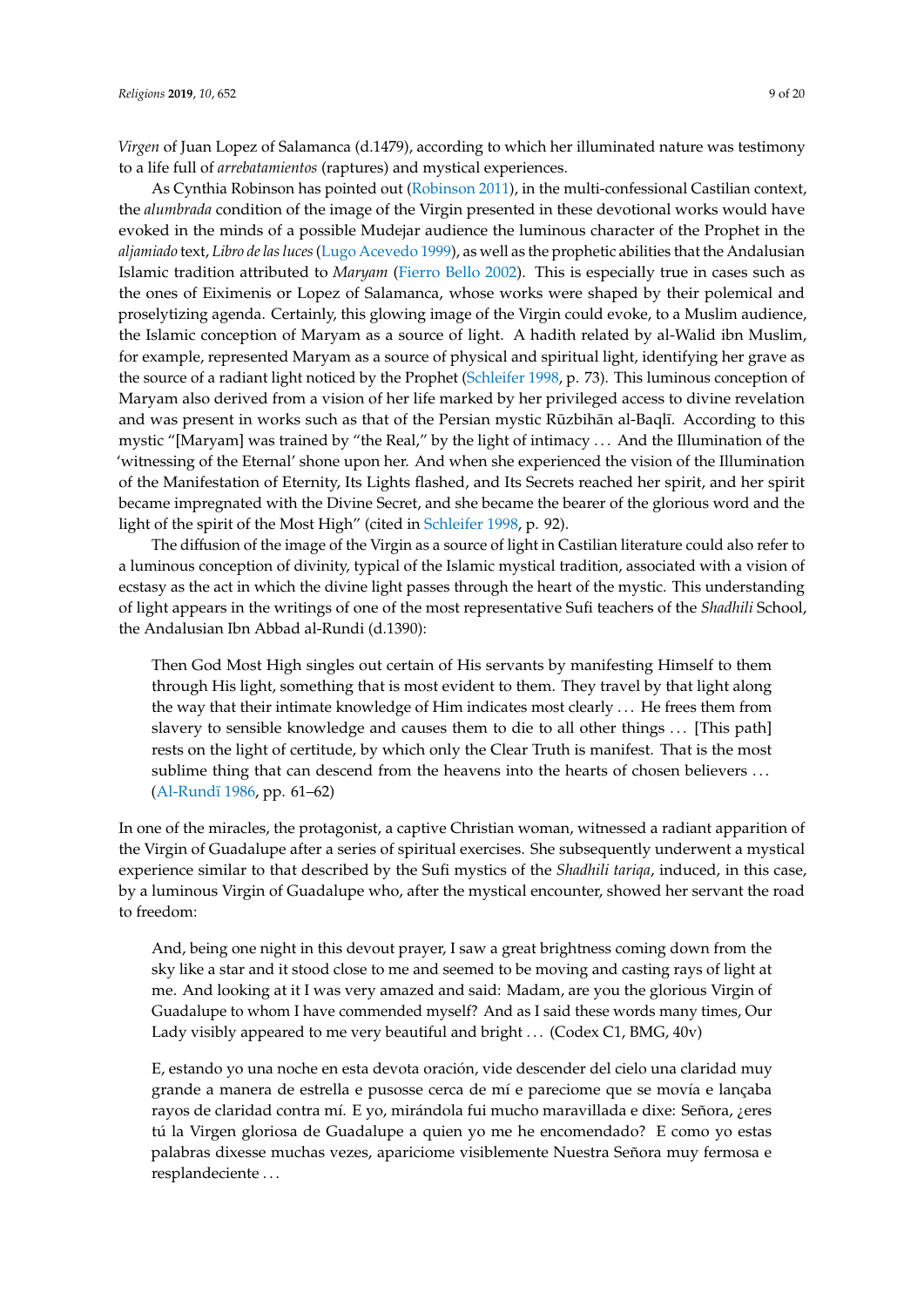This conception of the Virgin also appears in the aforementioned 15th century Spanish *Mariale* in which Mary, as in the miracles of the Virgin of Guadalupe, is presented to her devotees as a means for their spiritual ascent through a progressive process of inner transformation similar to the one Sufi mystics sought.<sup>14</sup> At the end of their arduous spiritual journey, what awaits the devotees of Mary was inner peace and quietude, a reward that, as Cynthia Robinson observes, could be equally appealing for Muslims seeking divine illumination [\(Robinson](#page-18-7) [2013,](#page-18-7) pp. 191–92).

The luminous presentation of the Virgin in the Guadalupe miracles also recalls the modes of legitimation found in Sufi hagiographies of women saints. Like the Tunisian saint Aisha al-Mannubiya, the Virgin of Guadalupe is presented as God's chosen one. Aisha's privileged reception of mystical truth rivaled that of the Prophet, and also emanated to the outside world through her *baraka* or miraculous abilities. It implied to her faithful that, after entrusting themselves to her or visiting her grave, she would assist them in their moments of greatest adversity:

I am 'Aisha al-Mannûbiyya, blessed be the one who visits me, calls upon me in adversity, seeks refuge at my grave, comes to me and speaks to me  $(\ldots)$  I am a security for everyone who visits me and relies upon me in adversity. I am the Lady of Spiritual Men . . . [\(Amri](#page-15-1) [2008,](#page-15-1) pp. 166–67)

Je suis 'Aisha al-Mannûbiyya, bienheureux celui qui me rend visite, me sollicite dans l'adversité, se recuille sur ma tombe, vient à moi et me parle ( . . . ) Je suis une sécurité pour quinconque me visite et s'en remet à moi dans l'adversité. Je suis la Dame des hommes spirituels . . .

In the miracles of conversion, both the Virgin of Guadalupe and Aisha acted as an extension of divine revelation capable of generating a transformation within their faithful, "enlightening them".

Since, in the Islamic literary tradition, dreams played a fundamental role in legitimizing the level of mystical knowledge attained by Sufi masters [\(Jones](#page-17-17) [2003,](#page-17-17) p. 126; [Sirry](#page-19-12) [2010\)](#page-19-12), the Virgin of Guadalupe's appearance in the dreams of Muslim converts reaffirmed the authority of these converts to function as spiritual models among their former co-religionists or other possible converts. A clear example is the case of Fatima, *"la buena christiana"*, the young woman from Tangier inspired to convert to Christianity for her devotion to the Virgin of Guadalupe. The spiritual journey of Fatima shows everything that the Church demanded of every "good Christian": the practice of daily prayers,<sup>15</sup>

<sup>&</sup>lt;sup>14</sup> "Domina illuminatio mea sit splendor facie tue, et serenitas gratie tue refulgeat menti mee  $( \dots )$  Dominus regit me, virgo dei genitrix, quia tu amabilem vultum eius firme convertisti. Benedicti sint splendidissimi occuli tui, quos dignaris misericorditer convertere super peccatores. Benedictum sit lumen et splendor facie tue, benedicta sit gratia vultus tui. Benedicta sit misericordia manuum tuarum, benedicta sit emanatio virginei lactis tui. Benedicant te aplí et pphe dei, rores confessores et virgines psallant tibi" (BNE Ms. 8952, 72r-73v) ["Our Lady, illuminate me with your brilliant face and your serene grace reflected in my mind ( . . . ) The Lord guides me, Virgin Mother of God, because you turned your loving face toward him. Blessed be your most splendid eyes, which you mercifully deign to turn upon sinners. Blessed be the light and splendor of your face; blessed be the grace of your countenance. Blessed be the mercy of your hands; blessed be the flowing of your virginal milk. Apostles and God's prophets bless you; martyrs and confessors offer psalms to you" [\(Robinson](#page-18-7) [2013,](#page-18-7) pp. 419, note 161).

<sup>&</sup>lt;sup>15</sup> "Ca leuantándose de mañana fyncaua las rodillas en tierra e ofrescía al Sennor tres veces el pater noster a reuerencia de la Santa Trinidat, e nueve veces el aue maría a la gloriosa Virgen María nuestra Sennora, e asy fasía en la noche quando se quería acotar a dormir, suplicándole con muchos sospiros que en breue le cumpliesse su santo deseo" (Codex C2, Miracle 92, fol. 99r).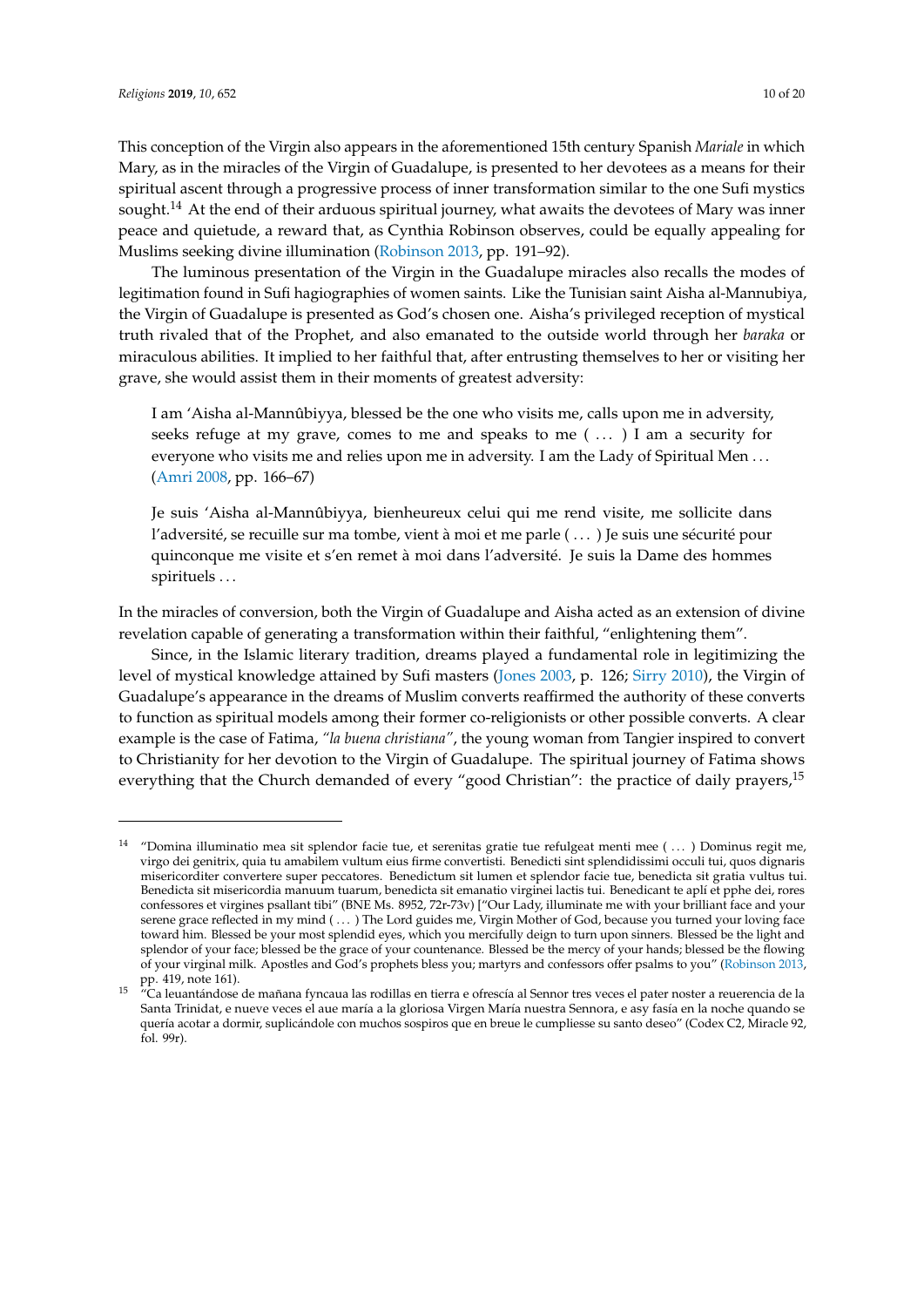religious fasts,<sup>16</sup> devotion to the Virgin,<sup>17</sup> and devotion to the Passion.<sup>18</sup> The religious education Fatima received from the Christian captives of her household exhibited the main practices and devotions that characterized the popular religiosity of Castilian southern colonial lands (Sá[nchez Herrero](#page-19-13) [1989\)](#page-19-13). However, we can also recognize in this the legitimizing strategies of the sanctity of contemporary North African saints [\(Amri](#page-16-17) [2015;](#page-16-17) [Chodkiewicz](#page-16-18) [1995\)](#page-16-18), such as the aforementioned Aisha al-Mannubiya. Fatima, like other Muslim saints, such Aisha al-Manubiyya,<sup>19</sup> is shaped according to the example of the Virgin Mary. Like Aisha's miraculous abilities,<sup>20</sup> the mercy and compassion of the good Christian are presented as innate<sup>21</sup> and, again like the Tunisian saint,<sup>22</sup> Fatima seems to have been chosen by God and endowed with an exceptional spiritual ability among her fellow human beings.<sup>23</sup> While Aisha had received al-Khidr's visit in her youth,<sup>24</sup> Fatima received the vision of the Virgin of Guadalupe in dreams.<sup>25</sup> Finally, as with Aisha al-Mannubiyya<sup>26</sup> and the Virgin in the Castilian devotional literature [\(Robinson](#page-18-7) [2013\)](#page-18-7), *"la buena christiana"* received her knowledge of the Christian doctrine directly from God,<sup>27</sup> presenting herself as Mary and Aisha as an *alumbrada*. Through these sources, the miracles

<sup>16</sup> "E como ella preguntase al dicho xpiano Peres por que no avia querido comer carne en tal dia pues que los otros xpianos lo hacia, el le respondio que lo fasia por reverencia de la pasión de ihu xpo nuestro señor que ental dia la avia recibido por redempcion del mundo. Ella tan grand devoción conabio en su corazón que desde aquel dia propuso de nunca comer carne en viernes. E como oyesse otrosy que los xpianos non acostumbraban comer carne en la cuaresma ella quando buenamente podía no la comia en aquel tiempo. Pero por quanto del todo non lo podía assy guardar por no ser barrutada de sus parientes a los menos guardaba se de no comer carne los miércoles, viernes, y sábado de la cuaresma y fingiendo a las veces que le dolia la cabeza o las muelas, a las veces el vientre" (Codex C2, Miracle 92, fol. 98r).

<sup>&</sup>lt;sup>17</sup> "E commo fuesse otrosypreguntada qué nonbre quería, e algunos le dixessen que se llamase María, respondió con mucha humildat que ella non era digna nin merescía tal nonbre, nin era razón que la syruienta ouiesse el nonbre de la sennora" (Codex C2, Miracle 92, fol. 103v).

<sup>18</sup> "E por reverencia de la pasión del señor quando ella estaba en Tanjar nunca quería cantar el dia del viernes, segundo que primeramente acostumbrava a faseren señal y compasión del crucificado no quería peynarse ni lavar su cabeza. Pues como ella aprendiose de los xpianos captivos a faser la señal de la cruz cuando comía apartada de los moros fasia primeramente la señal de la cruz sobre la vianda que avia de comer" (Codex C2, Miracle 92, fol. 98r).

<sup>19</sup> «J'ai hérité de Marie—paix sur elle—trois traits: le premier, la parole divine: «Car Die gratifie qui il veut sans compter [Cor:III:37]; le deuxieme, cet autre verset: «O Marie d'où cela te vient-il ? Cela vient de Dieu, dit-elle» [III:37] et le troisième ce propos de Die–exaltè soit-Il: «Lors les anges dirent: «Marie, Dieu t'a élue et t'a purifiée: Il t'a élue sur les femes des univers» [III:42]» [\(Amri](#page-15-1) [2008,](#page-15-1) La sainte de Tunis, pp. 165–66).

<sup>&</sup>lt;sup>20</sup> «On rapporte que lorsque Sayyidatî (ma dame) 'Âisha al-Manûbiyya était encore dans le sein de sa mère, elle réalisa quatre-vingts prodiges dont on fit l'expérience et dont furent témoins quarante maîtres parme les savants» [\(Amri](#page-15-1) [2008,](#page-15-1) p. 158).

 $^{21}$  "Pues que allí es esta mora ayudaba a encerrar algunas noches los captivos con la qual desde su niñez recibió la piedad del vientre de su madre salio conella que avia mucha compasión de la aflicion que pasavan los captivos a los quales fasia quanto bien podía" (Codex C2, Miracle 92, fol. 97r).

<sup>&</sup>lt;sup>22</sup> «Dieu m'a aimée; Il m'a choisie; Il m'a élue. Il m'a parée, abreuvée et sostenue. Dieu fait de moi la parure des saints, le Pôle des pôles» [\(Amri](#page-15-1) [2008,](#page-15-1) p. 161).

<sup>&</sup>lt;sup>23</sup> "E por ende nuestro señor dios padre de mas acatando a las limosnas y obras caritativas que con los xpianos aquesta mora fasia y conociendo el fervor de su corazón y la pureza de la su santa enteción con que lo fasia y la devoción que del avia, quiso aver de ella piedad llamándola a la suya fe, escogiéndola entre tantos millares de infieles asy como rosa entre las espinas" (CodexC2, Miracle 92, fol. 99v).

<sup>24</sup> «On rapporte qu'âgée de douze et, alors qu'elle errait dans les rues de Mannûba, elle fut abordée par al-Khadir-paix soit sur lui-sous l'aspect d'une jeune homme» [\(Amri](#page-15-1) [2008,](#page-15-1) p. 159).

<sup>25</sup> "E acaecio una cosa maravillosa que yasiendo ella una noche durmiendo, una su tia que en otra cama cerca de ella dormia, a desora despertó y vio una grand claridat sobre la cama en q yasia la mora, la qual resplandecia mucho mas q quanto mil velas pudiesen ally estar encendidas y aun mas q el sol y duro assy por espacio de dos oras. E la tia en este estado asy estaba espavorida que temblaba como asustada, ca no osava de levantarse y no podía hablar por el espanto que avia de tan gran claridat como veya. E otro dia dijo la tia aquesta visión a la dicha mora y a su madre . . . la moca oyéndolo sintío luego en su corazón muy grand alegría que creya que era señal de la (iglesia?) de Ihu Xto que en su corazón avia el señor infundido" (Codex C2, Miracle 92, fol. 99r).

<sup>&</sup>lt;sup>26</sup> "Cornard, va! Cést Die qui m'a appris le Coran: Mikâyil et al-Khadir sont venus à moi portant un bocal rempli d'un breuvage paradisiaque et m'on dit: «Bois, ô 'Ā'isha al-Mannūbiyya», par cette boisson, je fût abreuvée de science, de longanimité, de certitude, de recueillement, d'humilité, de baraka, de tendresse du cœur, de chasteté et de préservation" [\(Amri](#page-15-1) [2008,](#page-15-1) Ibíd., p. 164–65).

 $27$  "Demandando con grand sustancia y fervor el santo baptismo. Pues como ella fuese preguntada por los clérigos que al su baptismo estaban presentes de las cosas que pertenecen a nuestra fe según es costumbre ella alumbrada del espíritu santo respondia tan complacida y abiertamente como si luengo tiempo en la santa fe fuera adoctrinada" (Codex C2, Miracle 92, fol. 103v).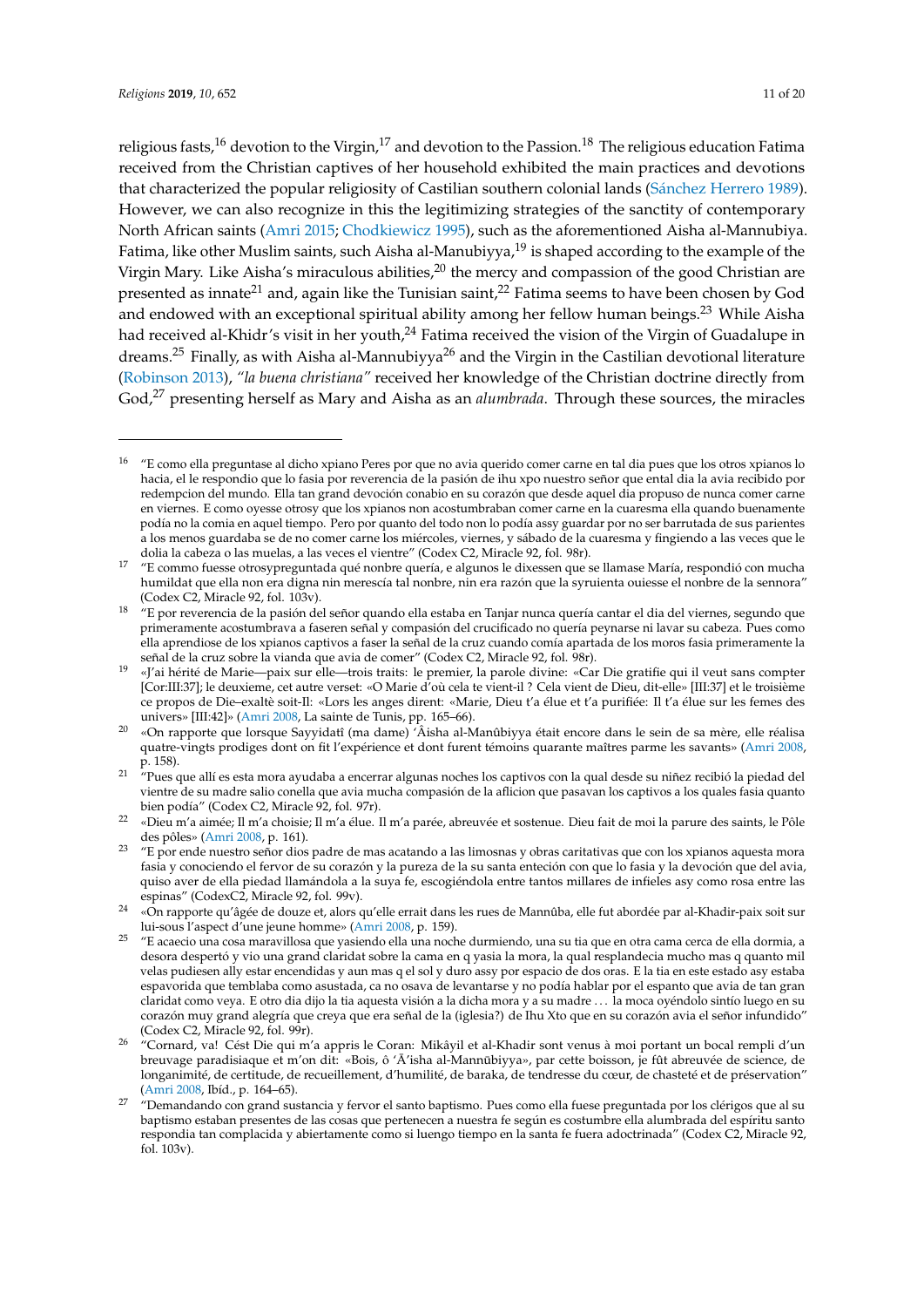of the Virgin of Guadalupe codified the "holiness" of Fatima according to the parameters of Sufi devotional literature.

## **4. From Redemption to Conversion in Guadalupe and the Magreb**

Throughout the collection of miracles, the proselytizing vocation emerges not only in the miracles of conversion, but also in those concerning the liberation of Christian captives in the Islamic territories of the Peninsula and North Africa, before whom the Virgin also appeared as a dreamlike and luminous vision. Thus she appeared, as told in the miracles, to Juan Gutierrez, a man from Antequera, who was captive in the Nasrid kingdom:

One night, when he was sleeping in the stocks, he heard a voice in the air that told him: "What are you doing here, get out and go away, for you are not well". And as he remembered with fear the sound of that voice, he saw the house lit up as if it were the middle of the day, which comforted him, making him understand that it was the work of the Lord and his blessed Mother. And being joyful for that vision he commended himself again to our Lady . . . Once he had said his prayer and made his vow, that night the same light he had seen before appeared and he heard the same voice that told him again: "What are you doing here, get out and go away". (Codex C2, BMG, 131r)

Pues q assi estando una noche en su cepo durmiendo, oyo una vos en el ayre q le dixo: "Que fases aquí, sal y vete q mal estas". E como recordase espantado del sonido de aquellas vos vio la casa tan clara como sy en medio del día fuera de qual mucho consolado y entendio q era obra de nro señor y de la su bendita madre y muy gososo de aquesta visión tornose a recomendar a nra señora . . . E fecha su oración con la promesa de su voto vio esa noche aquella mesma claridat que de antes había visto y oyo la vos que le torno a desir: "Que fases aqui, sal y vete".

The stories that narrate how the Virgin appeared to her devotees in captivity as a luminous dream vision freeing and leading them to Christian lands were also typical of the Marian miracle collections produced in and beyond the Iberian Peninsula. In *cantiga* 325, a young Christian woman from the Extremaduran village of Tudía, who had been taken captive and imprisoned in Tangiers, received, in dreams, the apparition of the Virgin, who made her appear miraculously on her way back home after she woke up. Both of these characteristics were also typical of contemporary stories of Marian apparitions that, as William Christian as pointed out, were proliferating across the southern territories of Castile [\(Christian](#page-16-19) [1990\)](#page-16-19). One example of this can be found in later records of the apparition of Mary and the celestial court that was supposed to take place in Jaen in 1430. According to one of the witnesses, he was sleeping at midnight when he was awakened by a light:

And he affirms that he thought that it was already daytime because there was a lot of light and that he got up naked and opened the door a little bit, and that he looked outside through the door . . . and he saw five crosses one after another as they usually come in procession, and they were brought by five young men . . . And that at the end of the procession of crosses there was a lady dressed in white . . . and that so much light came out of this lady that she shone like the sunlight at its clearest, and in this way she made the whole street visible. [\(Christian](#page-16-19) [1990,](#page-16-19) p. 58)

E que este firma que pensaba que era ya de día a tanto vido la claridad e que se levanto desnudo e abrió la puerta un poco, e que estuvo mirando de dentro de casa e la cabeza fuera para mirar por entre la puerta y la pared . . . E que vido cinco cruces una tras otra como sueles venir en procesión, e que las traían cinco omes mancebos . . . E que en fin de la procesión de las cruces iba una dueña vestida cobijada con ropas blancas . . . E que salía desta dueña tanta claridad que resplandescía así como el día resplandece quando hace sol claro e está en su virtud, e así que se veía toda la calle.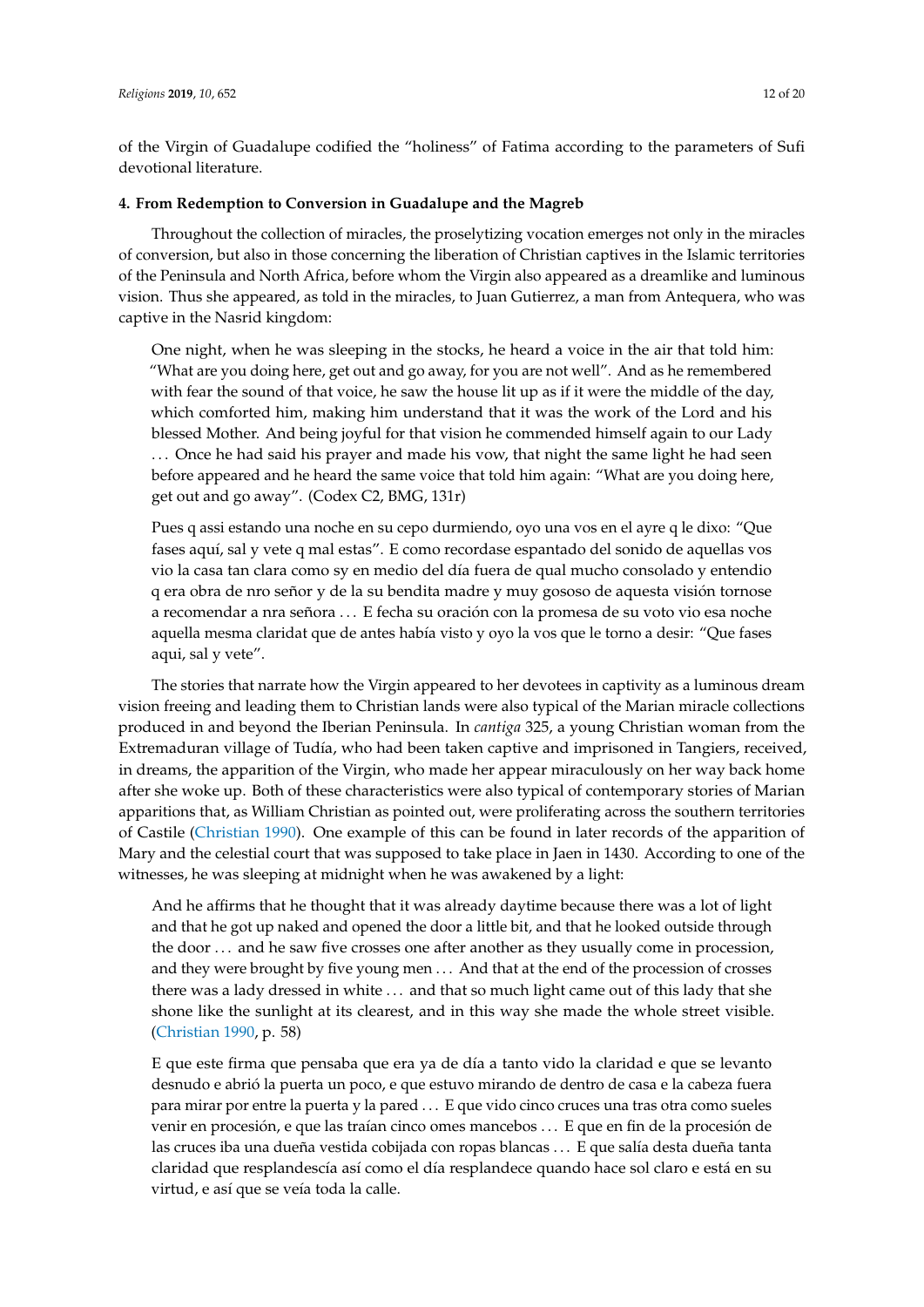Although this image of the Virgin was part of Castilian devotional culture, the representation of the Virgin of Guadalupe as a luminous dream vision could also endow her with the spiritual abilities of the Prophet, Sufi mystics, or the charismatic saints that dominated the religiosity of the Islamic territories where Christian captives were imprisoned. This duality of meanings seems to have generated a natural suspicion towards the Virgin's oneiric appearances. In one of the miracles, a Christian captive, Juan de Cifuentes, told his cellmate Gil de Genova of his encounter with the Virgin in dreams, who then advised him to be careful because such beliefs were prohibited by their faith:

And, as he recalled another day, he said to his companion: "You don't know how I saw Our Lady in dreams tonight and she gave me hope to expect the freedom we want, and truly I tell you that she told me that very soon we would be in her house where we promised to go", and hearing such things Gil de Genova said: "I believe she is powerful and that she could be able to do whatever she wants. But don't tell me that you saw her in dreams, because I don't believe it: we shouldn't believe in such things, because it is forbidden by our faith". (Codex C3, BMG, 145v)

E, como otro día recordó, dixo a su conpañero: "No sabes cómo he visto esta noche en sueños a nra señora e me dio su esperança con que esperace la libertad que deseamos, y en verdad más te digo, que me dixo que muy presto seríamos en su casa do prometimos, las qles cosas como Gil de Genova oyesse dixo: 'Creo yo ser poderosa y que podrá lo que quisiere. Empero dezirme que la viste en sueños no lo creo, porque non hemos de creer enllos, pues nos es vedado segund nra fe'".

This suggests that by using the devotional motifs of dream and light in the collection of miracles, the Hieronymites also sought to claim the attention of captive Christians, tempted, perhaps, to abandon their faith for the spiritual benefits offered by Sufi saints and masters. Significantly, in many miracles, the Virgin appears to her captive devotee when he or she is being pressured by his or her jailor to convert or when one of his or her fellow prisoners is finally persuaded to convert to Islam.

The interpretation I have made of the miracles of the Virgin of Guadalupe in relation to contemporary Sufi literature is in line with the interpretation that Cynthia Robinson has proposed of the so-called Mudejar cloister, also carried out under the Hieronymite government of the sanctuary. Throughout the 15th century, this cloister was completed with the placement of several fountains that marked the ritual space where many of the ceremonies dedicated to pilgrims took place [\(Andr](#page-16-20)és [2001,](#page-16-20) pp. 111–18). In this sense, Robinson has proposed that the inclusion of this series of fountains was designed to give a mystical sense to the experience of walking through the Guadalupe cloister. To this end, Robinson posits that this itinerary could have reminded the Muslim pilgrims of the way in which Sufi devotional texts such as the 14th-century Sufi treatise, *The Book of Certainty* [\(Al-Din](#page-15-4) [2010\)](#page-15-4), imagined the spiritual journey of the disciples. It would have been a physical ascension through different levels and in which different fountains functioned as mirrors of the soul of the mystic, reflecting, in turn, different levels of knowledge of the divine [\(Robinson](#page-18-7) [2013,](#page-18-7) p. 142). For that matter, the fountain as a metaphor for the spiritual state of the mystic's heart was also present in the writings of Ibn 'Arabi (d.1240) (Así[n Palacios](#page-16-21) [1990,](#page-16-21) p. 487) and Ramón Llull (d.1315–1316) [\(Hatzfeld](#page-17-18) [1955\)](#page-17-18) and it persisted in Spanish mystical literature until the *Siglo de Oro*, as reflected in the works of San Juan de la Cruz (d.1591) (Ló[pez-Baralt](#page-18-19) [1981,](#page-18-19) pp. 54–55).

For Christian pilgrims, the fountain may also have symbolized Mary's ability to initiate neophytes in the Christian faith and to serve as a guide on this ascending journey. Since Late Antiquity, patristic exegesis had identified the Virgin with the sealed fountain of the Song of Songs, emerging in the texts of St. Jerome and St. Ambrose as a figure not only of Mary's virginity but also of her immaculate conception [\(Twomey](#page-19-14) [2019\)](#page-19-14). In the cloister of Guadalupe, formed by a garden centered by a fountain under a temple, different Marian symbols were superimposed: the closed garden, the sealed fountain and the temple of the Song of Songs, all metaphors of Mary's purity and divine gifts. The writings of St. Ambrose describe the sealed fountain as a means for washing sins away and attributes to it the ability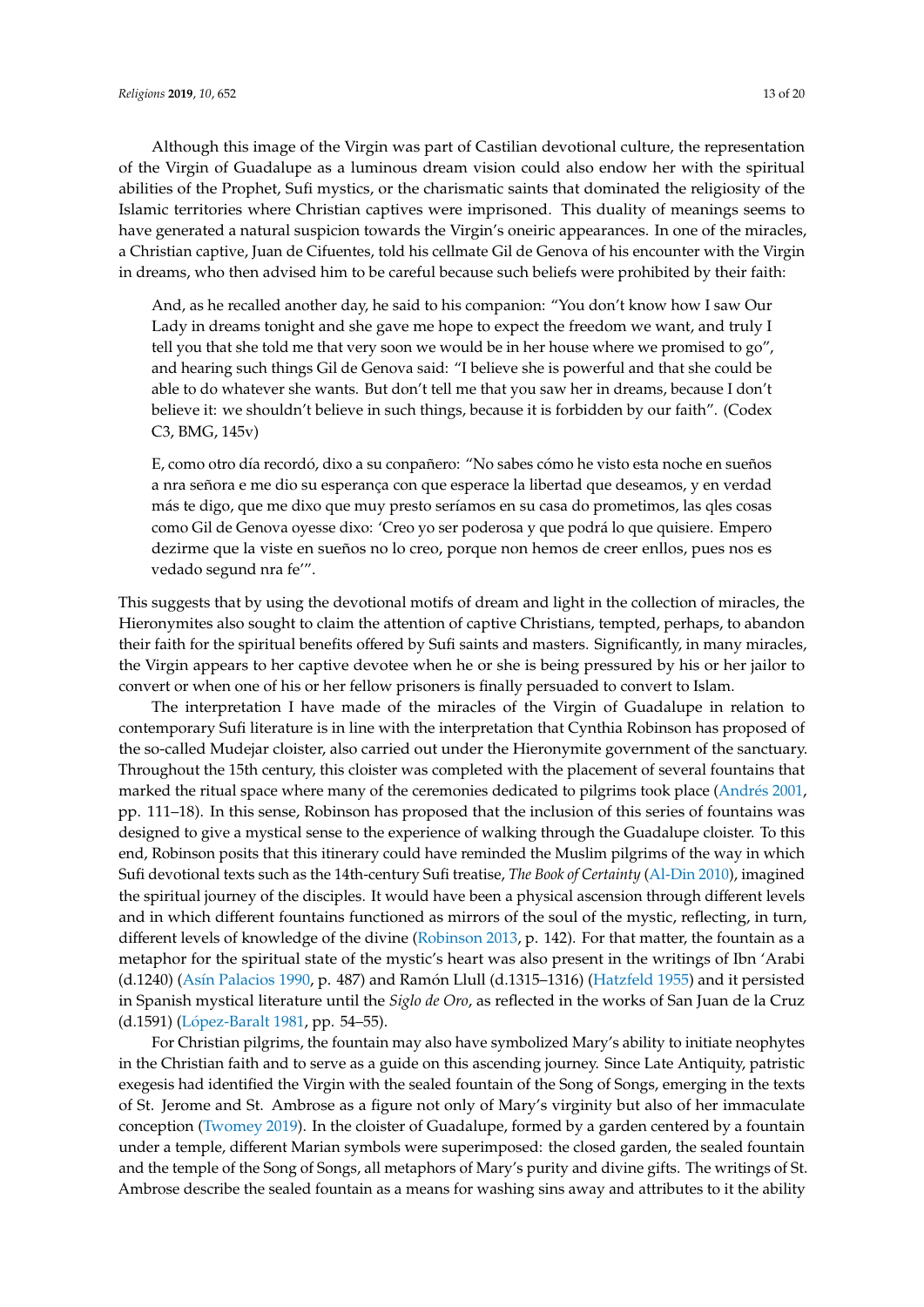to reflect God's image, endowing the Marian symbol with a salvific dimension. This salvific function of the Marian fountain was also present in late medieval Hispanic devotional poetry. In one poem, the Marquess of Santillana, Iñigo López de Mendoza (d.1458), called the Virgin *"fontana de salvación"* (fountain of salvation) (Pé[rez Priego and Santillana](#page-18-20) [1983,](#page-18-20) p. 277) and in another poem, composed during his pilgrimage to the Extremaduran monastery of the Virgin of Guadalupe, he described her as a *"fontana de agua bendita"* (fountain of holy water) (Pé[rez Priego and Santillana](#page-18-20) [1983,](#page-18-20) p. 279). Hence, the Marian fountains of Guadalupe could have been perceived as a place of spiritual renewal or religious initiation.

In late medieval literature, the Marian sealed fountain served as a metaphor for the Virgin's ability to reflect the divine light, making accessible divine wisdom through her beneficial waters [\(Twomey](#page-19-14) [2019,](#page-19-14) p. 170). In his *Libro de la vida de Ihesu Christ*o (BNE INC-1126), Francesc Eiximenis described how the Virgin had received various mystical experiences in which she "[was] *altered in herself"* and was *"very wonderfully illuminated and excited by God, our Lord."* [\(Robinson](#page-18-7) [2013,](#page-18-7) p. 177). In her condition as enlightened, the Virgin was simultaneously a receiver and a source of illumination. In a chapter titled, "Que tal fue aquel preñado dela gloriosa y que bienes alcanzo ella del dicho concebimiento" [How was the pregnancy of the glorious lady and which gifts she received from this conception], Eiximenis reflects upon the biblical denominator "mater agnicionis" (Mother of Knowledge) of Ecclesiasticus 24:24: "que quiere dezir que ella es madre y fuente y abismo del soberano conoscimiento después de dios", which means that "she is mother and (a) source of great knowledge after God" (BNE INC-1126, 74r). In chapter XXI of the aforementioned 14th century Castilian *Mariale* (Anonymous n.d.b, BNE Mss. 8952), the author compared Mary with a fountain, listing the benefits derived from the waters of the Marian fountain: "Nothing could be more flavorful to the thirsting soul than a cool fountain such as this, with cold water for the thirsting soul" [dico quod anime vehementissime sitienti nichil ita sit sapidum ut fans frigidus secundum illud, aqua frigida anime sitienti, BNE Mss. 8952, fol. 44r]. In this way, the *Mariale* affirms to its readers that the waters of the Marian fountain offered them "a direct path to the kingdom of God" ["vias rectas usque ad regnum dei*"*]. The fountains located in the monastic cloister of Guadalupe could thus function not only as metaphors for the Virgin, but also as symbols of her condition as a transmitter of divine knowledge.

The proselytizing purpose of these fountains is also suggested by the fact that in the Islamic religious imaginary fountains were associated with the Quranic story that narrated the epiphany and conversion of the Queen of Sheba (Surah 27.15–47). The promise of spiritual enlightenment offered by the fountains of the cloister of Guadalupe could be due to a similar aim, fueled by an ecstatic conception of religious conversion present in works such as the *Book of the Gentile and the Three Wise Men* (*Llibre del Gentil e los tres savis*) of Ramón Llull [\(Hames](#page-17-19) [1999\)](#page-17-19).

### **5. Conclusions**

I do not wish to argue that these motifs have their origin in Islamic tradition; rather, although they belonged to the Christian tradition as well, Castilian Christians chose them because they could appeal to a potential Muslim audience and because they enabled them to invest the Extremaduran Virgin with a religious authority constructed according to the parameters of Islamic religious tradition. This does not mean that they could not be read or interpreted by Christian pilgrims from their own religious tradition. This paper has sought to demonstrate that the election of these motifs to represent the Virgin of Guadalupe before a multi-confessional audience could have been motivated by their association with both religious traditions and their ability to attract pilgrims of different faiths. Indeed, the fact that these motifs were used in the Muslim and Christian traditions with similar meanings allowed the inventors of the miracles of the Virgin of Guadalupe to address a multi-confessional audience by disseminating a common message of Marian spiritual guidance and protection. For these reasons, these motifs appear consistently in the miracles linked to the conversion of Muslims and to the liberation of Christian captives in Islamic territory, two cases where both faiths interact with each other. This is especially relevant when we consider the particular characteristics of the Iberian context, marked not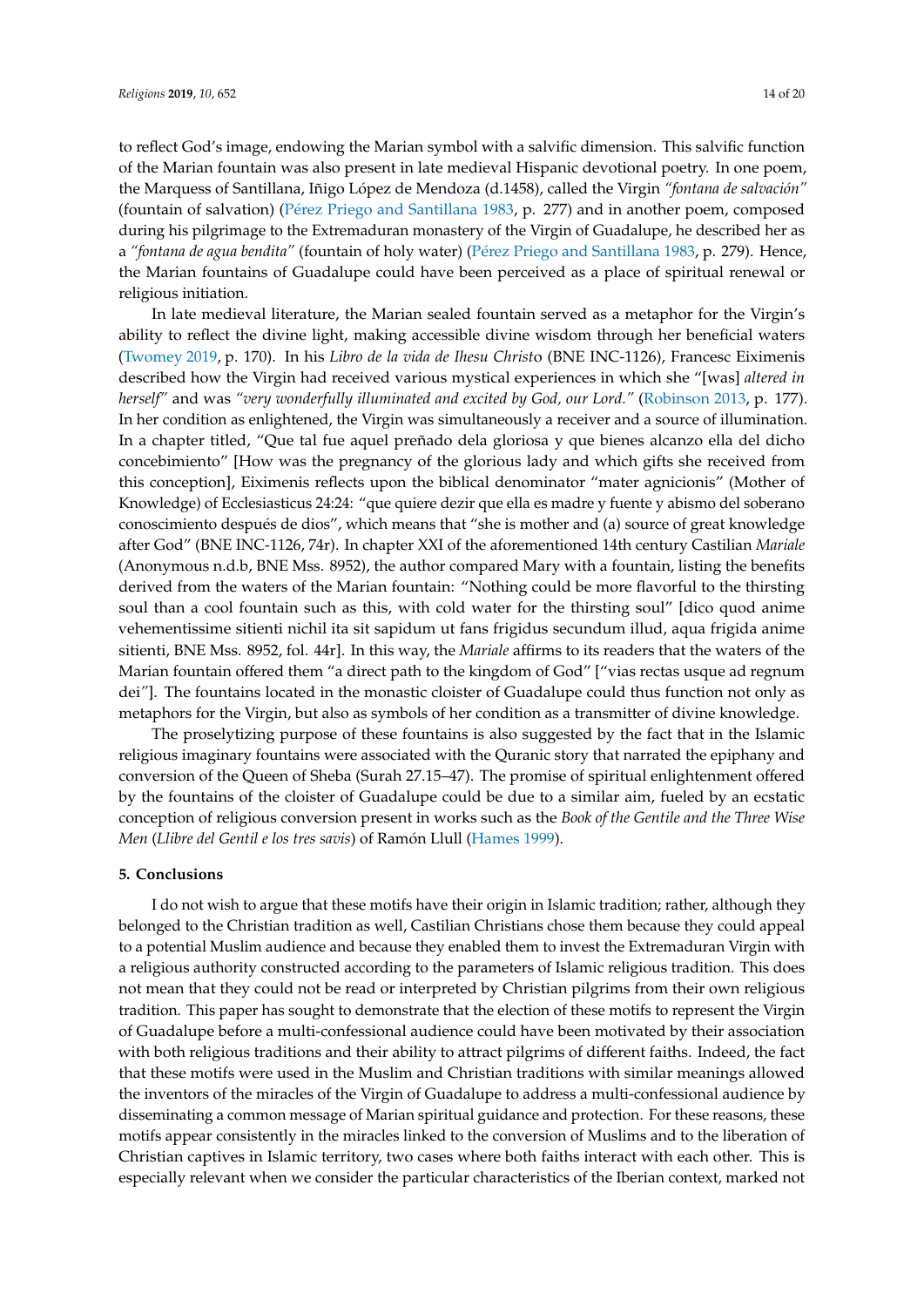only by the daily interaction of the two religious traditions but also by the familiarity with the beliefs of neighboring faiths, the existence of shared devotions and religious festivities, and the tension between proselytizing and polemical attitudes.

Yet how could the authors of the miracles of the Virgin of Guadalupe have known about the use of dreams and light in Sufi devotional literature? One of the key avenues could have been through the works of the Murcian mystic Ibn 'Arabi. His writings also portrayed a mystical and legitimizing understanding of dreams [\(Corbin](#page-16-13) [2014,](#page-16-13) p. 213; [Chittick](#page-16-22) [1989,](#page-16-22) p. 22; [Halligan](#page-17-12) [2001;](#page-17-12) [Ibn 'Arabi](#page-17-20) [1980,](#page-17-20) pp. 13, 45). He also provides a conception of a feminine incarnation of divine theophany [\(Corbin](#page-16-13) [2014,](#page-16-13) p. 196), Sophia, represented as a nocturnal and luminous presence that appears to the mystic to "enlighten him" on his path, abandoning him when he wakes up [\(Corbin](#page-16-13) [2014,](#page-16-13) pp. 196, 326–27). Similarly, in his work, Ibn 'Arabi recognized the spiritual capacity of women [\(Chodkiewicz](#page-16-23) [1989,](#page-16-23) p. 127) through the exaltation of Maryam as the paradigm of the mystic [\(Corbin](#page-16-13) [2014,](#page-16-13) pp. 194–95), through the symbolic character of the beautiful Nizam [\(Ibn 'Arabi](#page-17-21) [2008,](#page-17-21) p. 36) and through his teachers, Shams of Marchena de los Olivos and Fatima of Córdoba whose beauty and spiritual purity functioned as a suitable vehicle for attaining knowledge of God [\(Ibn 'Arabi](#page-17-21) [2008,](#page-17-21) pp. 25–26). The work of Ibn'Arabi was very influential in the Islamic world, including in the Iberian Peninsula [\(Knysh](#page-17-22) [1999,](#page-17-22) pp. 167–200; [Chodkiewicz](#page-16-24) [1991,](#page-16-24) pp. 36–57) and his work seems to have influenced even some Christian authors, like the Franciscan missioner Ramon Llull [\(Urvoy](#page-19-15) [1980;](#page-19-15) Garcí[as Palou](#page-17-23) [1981;](#page-17-23) Maí[llo Salgado](#page-18-21) [1992;](#page-18-21) [Roque](#page-19-16) [2008\)](#page-19-16), whose work was prominent in the library of the Extremaduran monastery and one of the main influences in Hieronymite spirituality [\(Vizuete Mendoza](#page-19-17) [1986\)](#page-19-17). Nonetheless, given the diffusion that the work of Ibn' Arabi seems to have had we should consider to what extent the compilers of the miracle collection could have known of this motifs and its meaning in Islamic mysticism simply through oral transmission or through its influence in the polemic or devotional literature of local mudejar population. Certainly, some of the more relevant *aljamiado* works preserved suggest that these motifs had a long live among Mudejar communities [\(Lugo Acevedo](#page-18-18) [1999;](#page-18-18) Narváez Có[rdova](#page-18-22) [2001;](#page-18-22) Vá[zquez](#page-19-18) [2016\)](#page-19-18).

Another vehicle of transmission of these motifs could have been the Shadhili order of Sufis on the Peninsula, which seems to have been influential among the Iberian Muslims, as evidenced by the work of Ibn Abbad al-Rundi [\(Honerkamp](#page-17-24) [2005,](#page-17-24) [2009\)](#page-17-25). The Shadhili influence could also be the means by which the life of the Tunisian saint Aisha al-Manubiyya reached the Peninsula since she claimed to be one of the disciples of Abu al-Hasan ash-Shadhili, the founder of this *tariqa*, to whom she aspired to be a spiritual disciple [\(Kugle](#page-18-23) [2007,](#page-18-23) pp. 113–15). Although it is difficult to identify the particular way in which this hagiography reached the Peninsula, the relevance of this work increases the probability that it was known on the other side of the Strait as a relevant model for the configuration of the sanctity of the Virgin of Guadalupe. After all, the biography of this saint, composed in the 14th century by an anonymous imam of the Manuba Mosque, is the only example of *manâqib* literature dedicated to a North African female saint in medieval times [\(Amri](#page-15-5) [2000,](#page-15-5) [2010\)](#page-16-25).

The parallels between the work of Ibn 'Arabi, the devotional discourse of the Shadhili order, and the life and miracles of Aisha al-Mannubiya with the codices of the Miracles of the Virgin of Guadalupe evince how the Hieronymite collection aspired to appeal to a multi-confessional audience by exploiting the motifs and topoi of popular Islamic religious literature, like other Castilian contemporary devotional productions [\(Prado-Vilar](#page-18-6) [2005;](#page-18-6) [Robinson](#page-18-7) [2013\)](#page-18-7). In this way, the Virgin of Guadalupe, like the Virgin of the Alphonsine Cantigas, was bestowed by her creators with the main elements of Sufi Andalusian popular religiosity in order to appeal to the diverse audiences that characterized Castilian cities and villages, in the North as well as in the South. The diffusion of these kinds of miraculous stories served in this way to consolidate the emerging identity of Christian Castilian settlers in the South and to assimilate the Mudejar religious minority in a time of increasing confessionalization in Castilian society [\(Rodr](#page-18-24)íguez [2013\)](#page-18-24). But the inclusion in the miracles of the devotional language of the *Shadhili* tariqa or the spiritual qualities of the Tunisian female saint also points to the use of North African devotional models in the creation of the image of the Virgin of Guadalupe. This fact could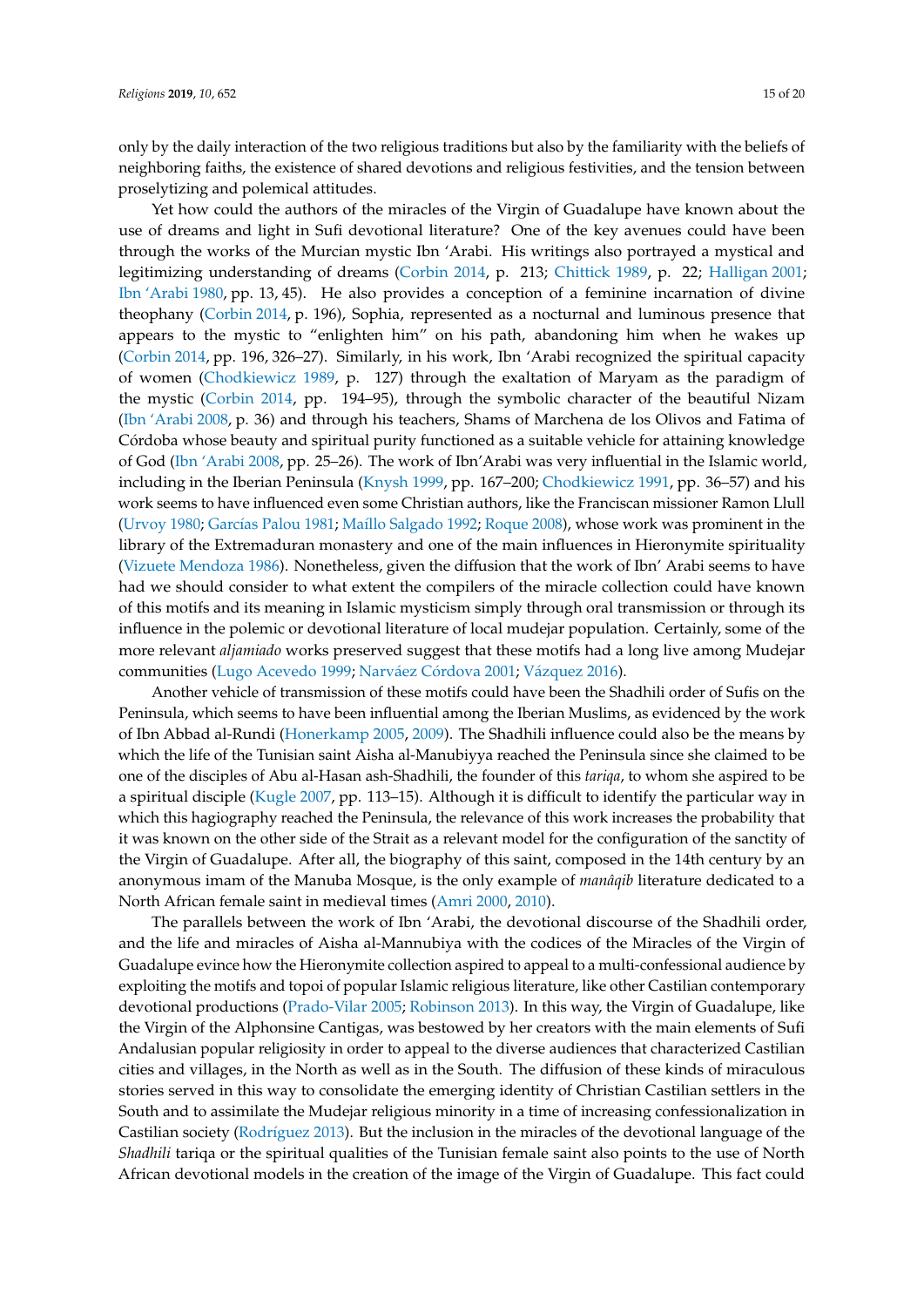indicate an intentional exploitation by the Hieronymites of the religious authority that North African religious leaders had among the Castilian Mudejars, but it is also relevant due to the prominence of North African Muslim characters in the conversion stories recorded in the Extremaduran collection [\(Rodr](#page-18-9)íguez [2010\)](#page-18-9).

It would be interesting to interrogate to what extent the attribution to the Virgin of Guadalupe of the characteristics of Maghrebi devotional figures in the many stories in which she favored the conversion of North African Muslim characters reflected the methods of Christian missionaries who worked among the North African populations or the expansion of the colonial ambitions of the Castilian Crown beyond the Mediterranean Sea. Moreover, the representation of the Virgin of Guadalupe in this way in the stories in which Christian characters kept captive by North African masters were saved and comforted by her in times of spiritual crisis could have been intended not only to appease the anxieties of Castilian Christians towards captivity and religious deviation. Such stories would also have buttressed the faith of those men and women captive beyond the sea, whom the wonderful stories of the Virgin's miracles were supposed to have reached. In this sense, the use of North African devotional models such as the Tunisian saint Aisha al-Manubiyya in the characterization of the Virgin of Guadalupe may have served to transform the Extremaduran sanctuary into a Mediterranean devotional center and the Virgin of Guadalupe into a potent devotional figure capable of attracting devotees from the Castilian *aljamas*, the Nasrid kingdom of Granada, and even, as was the case of Fátima, from the other side of the Strait.

**Funding:** This paper is the result of my PhD research funded by the Fellowship Program of "La Caixa" Foundation (ID 100010434), with code LCF/BQ/DE17/11600020.

**Conflicts of Interest:** The author declares no conflict of interest.

#### **References**

#### **Primary Sources**

Anonymous. n.d.a. *Salterio de la Virgen* (BNE Mss 9533, 9541, fragments in Mss. 6326, 6539 y 276).

- Anonymous. n.d.b. *Mariale sive de laudibus Beatae Virginis Mariae*. 14thCentury. Ávila: Castile, (BNE Mss. 8952). Anonymous. n.d.c. Codices C1, C2, C3 and C4. Library of the Monastery of the Virgin of Guadalupe, Cáceres, Extremadura.
- De Talavera, Gabriel. 1597. In *Historia de Nuestra Señora de Guadalupe: consagrada a la soberana magestad de la Reyna de las Angeles milagrosa patrona de este sanctuario.* En Toledo: en casa de Thomas de Guzman. Biblioteca de Castilla-La Mancha (Mss.565). Toledo: en casa de Thomas de Guzman.

Eiximenis, Françes. n.d. *Libro de la vida de Ihesu Christo.* Granada: p. 1496, (BNE INC-1126).

#### **Secondary Sources**

<span id="page-15-2"></span>Alcántara Martínez, Pedro. 1975. *Speculum seu Salutatio Beatae Mariae Virginis ac Sermones Mariani*. Rome: Bibliotheca Franciscana Ascetica Medii Aevi II.

<span id="page-15-4"></span>Al-Din, Siraj. 2010. *Book of Certainty: The Sufi Doctrine of Faith, Vision and Gnosis*. Cambridge: Islamic Texts Society.

- <span id="page-15-0"></span>Alexandrin, Elizabeth R. 2012. Witnessing the Lights of the Heavenly Dominion. Dreams, Visions and the Mystical Exegeses of Shams al-Din al-Daylami. In *Dreams and Visions in Islamic Societies*. Edited by Ozgen Felek and Alexander D. Knysh. New York: State University of New York Press, pp. 215–31.
- <span id="page-15-3"></span>Al-Rundī, Ibn Abbad. 1986. *Ibn 'Abbād of Ronda: Letters on the Sufi Path*. Edited by John Renard. New York and Mahwah: Paulist Press.

<span id="page-15-5"></span>Amri, Nelly. 2000. Les sâlihât du Ve au IXe siècle/XIe-XVe siècle dans la mémoire maghrébine de la sainteté à travers quatre documents hagiographiques. *Al-Qantara. Revista de Estudios Arabes* 21: 481–509. [\[CrossRef\]](http://dx.doi.org/10.3989/alqantara.2000.v21.i2.441)

<span id="page-15-1"></span>Amri, Nelly. 2008. *La Sainte de Tunis. Présentation et traduction de l'hagiographie de 'Aisha al-Mannubiyya ¯* . Collection «La Bibliothèque de l'islam». Arles: Sindbad.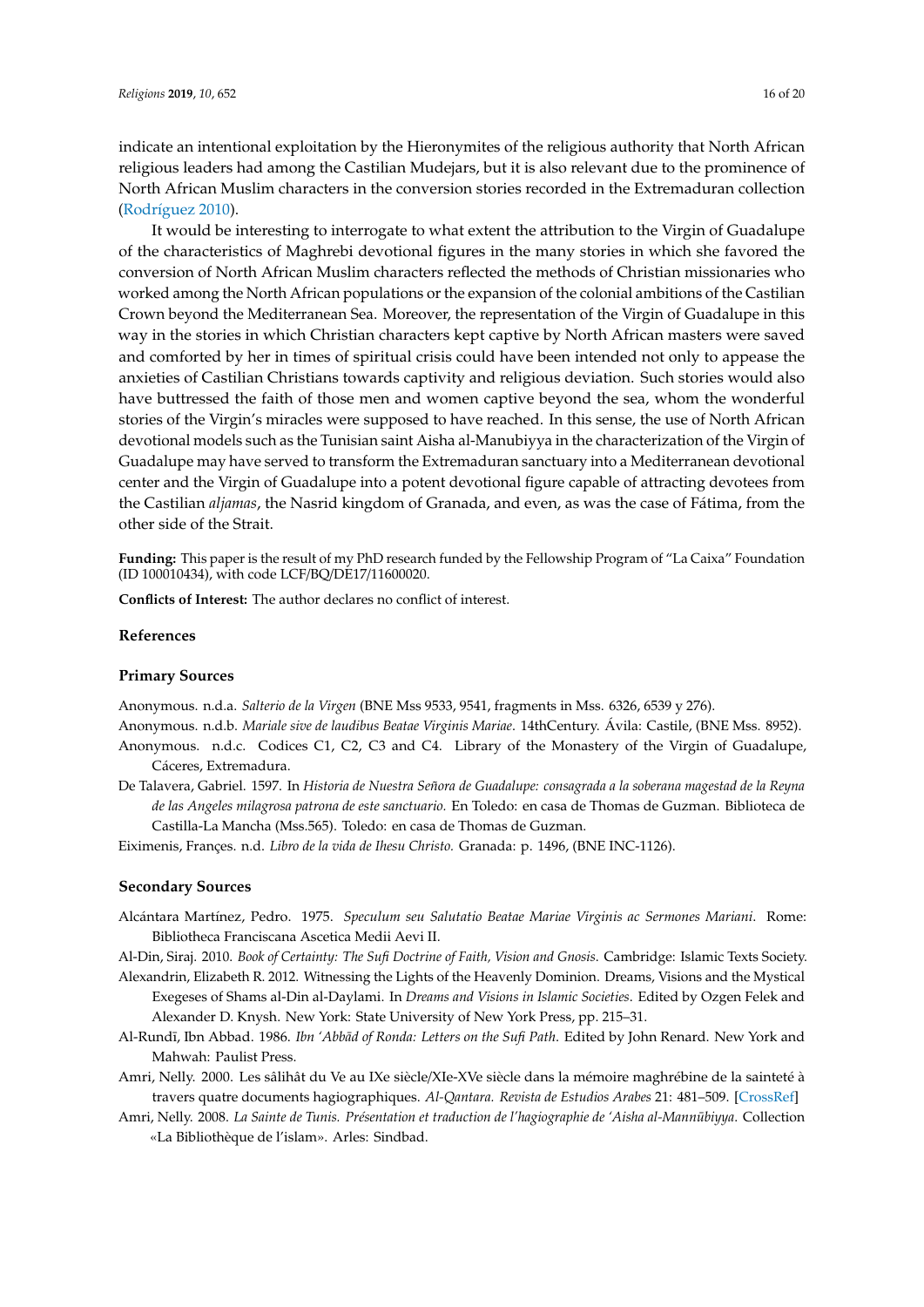- <span id="page-16-25"></span>Amri, Nelly. 2010. Entre hagiographie, hagiologie et histoire: La place des femmes dans le soufisme à travers quelques sources du Maghreb médiéval. In *Graines de Lumière. Héritages du cheikh al-'Alawî*. Edited by Ahmad Al-Alawi. Paris: Editions Albouraq, pp. 398–424.
- <span id="page-16-17"></span>Amri, Nelly. 2015. Entre Orient et Occident musulmans: Retour sur la sainteté féminine (IIIe/IXe siècle—fin du IXe/XVe siècle): Modèles, formes de l'ascèse et réception. In *Figures de Sainteté Féminine, Musulmane et Chrétienne, en Afrique du nord et au Proche-Orient: Actes du Colloque International Organisé par le Centre d'études et d'interprétation du fait Religieux de la Faculté des sciences Religieuses*. February 20–21. Beirut: l'Université Saint-Joseph (Beyrouth), pp. 13–86.
- <span id="page-16-20"></span>Andrés, Patricia. 2001. *Guadalupe, un Centro Histórico de Desarrollo Artístico y Cultural*. Salamanca: Diputación de Cáceres, Institución Cultural El Broncense.
- <span id="page-16-21"></span>Asín Palacios, Miguel. 1990. *El Islam Cristianizado: Estudio del "sufismo" a través de las obras de Abenarabi de Murcia*. Madrid: Hiperion.
- <span id="page-16-5"></span>Bernal, Tomás. 1978. Guadalupe en la leyenda y en el primer período de su historia. In *Guadalupe: Historia, Devoción y Arte*. Edited by Sebastián García and Felipe Trenado. Seville: Editorial Católica Española, pp. 19–70.
- <span id="page-16-15"></span>Bitel, Lisa M. 1991. 'In Visu Noctis': Dreams in European Hagiography and Histories, 450–900. *History of Religions* 31: 39–59. [\[CrossRef\]](http://dx.doi.org/10.1086/463255)
- <span id="page-16-16"></span>Borgnet, A., ed. 1898. Beatus Albertus Magnus. In *Opera Omnia*. Paris: Ludovicus Vivès, vol. 37.
- <span id="page-16-14"></span>Bosworth, Edmund Clifford, Emeri Johannes Vandonzel, Wolfhart P. Heinrichs, and Gérard Lecomte, eds. 1995. *Encyclopedia of Islam*. Leiden: Brill, vol. 8.
- <span id="page-16-12"></span><span id="page-16-11"></span>Braudel, Fernand. 1928. Les espagnols et l'Afrique du Nord de 1492 a 1577. *Revue Africaine* 69: 184–233, 351–428. Cabanelas Rodríguez, Darío. 2007. *Juan de Segovia y el Problema Islámico*. Granada: Universidad de Granada.
- <span id="page-16-4"></span>Campos y Fernández de Sevilla, F. Javier. 2008. Los Reyes de España y la Orden de San Jerónimo en los siglos XV-XVI. In *Carlos V en Yuste. Muerte y Gloria Eterna*. Catalogue of the Exhibition Celebrated at the Yuste Monastery in 2008. Madrid: Patrimonio Nacional, pp. 113–43.
- <span id="page-16-22"></span>Chittick, William C. 1989. *The Sufi Path of Knowledge: Ibn al-Arabi's Metaphysics of Imagination*. Albany: State University of New York Press.
- <span id="page-16-23"></span>Chodkiewicz, Michel. 1989. *Le Sceau des Saints. Sainteté et Prophétie dans la Doctrine d'Ibn 'Arabî*. Paris: Gallimard.
- <span id="page-16-24"></span>Chodkiewicz, Michel. 1991. The Diffusion of Ibn 'Arabi's Doctrine. *Journal of the Muhyiddin Ibn 'Arabi Society* 9: 36–57.
- <span id="page-16-18"></span>Chodkiewicz, Michel. 1995. La sainteté féminine dans l'hagiographie islamique. In *Saints Orientaux*. Edited by Denise Aigle. Paris: De Boccard, pp. 99–115.
- <span id="page-16-19"></span>Christian, William A. 1990. *Apariciones en Castilla y Cataluña: Siglos XIV-XVI*. Madrid: Editorial Nerea.
- <span id="page-16-13"></span>Corbin, Henry. 2014. *Creative Imagination in the Sufism of Ibn Arabi*. Princeton: Princeton University Press.
- <span id="page-16-1"></span>Crémoux, Françoise. 2001. *Pèlerinages et Miracles à Guadalupe au XVIe Siècle*. Madrid: Casa de Velázquez.
- <span id="page-16-7"></span>Crémoux, Françoise. 2015. *Las Edades de lo Sagrado: Los Milagros de Nuestra Señora de Guadalupe y sus Reescrituras*. Zaragoza: Institución Fernando el Católico (CSIC), Diputación de Zaragoza.
- <span id="page-16-8"></span>Cuffel, Alexandra. 2003. 'Henceforth All Generations Will Call Me Blessed': Medieval Christian Tales of Non-Christian Marian Veneration. *Mediterranean Studies* 12: 37–60.
- <span id="page-16-9"></span>Cuffel, Alexandra. 2005. From Practice to Polemic: Shared Saints and Festivals as 'Women's Religion' in the Medieval Mediterranean. *Bulletin of the School of Oriental and African Studies* 68: 401–19. [\[CrossRef\]](http://dx.doi.org/10.1017/S0041977X05000236)
- <span id="page-16-10"></span>De Bunes Ibarra, Miguel Ángel. 1995. La presencia española en el norte de África: las diversas justificaciones de las conquistas en el Magreb. *Aldaba* 25: 13–34. [\[CrossRef\]](http://dx.doi.org/10.5944/aldaba.25.1995.20343)
- <span id="page-16-0"></span>De Écija, Diego. 1953. *Libro de la Invención de esta Santa Imagen de Guadalupe y de la Erección y Fundación de este Monasterio y de Algunas cosas Particulares y Vidas de Algunos Religiosos de él*. Edited by Angel Barrado Manzano. Cáceres: Publications of the Provincial Department of Seminaries (FET) and of the Councils of National-Syndicalist Offensive (JONS).
- <span id="page-16-2"></span>De Paula Cañas Gálvez, Francisco. 2012. Devoción Mariana y poder regio: las visitas reales al monasterio de Guadalupe durante los siglos XIV y XV (ca. 1330–1472). *Hispania Sacra* 64: 427–47. [\[CrossRef\]](http://dx.doi.org/10.3989/hs.2012.013)
- <span id="page-16-3"></span>Díaz Martín, Luis Vicente. 1982. La consolidación de Guadalupe bajo Pedro I. *En la Espana Medieval* 2: 315–36.
- <span id="page-16-6"></span>Díaz Tena, Marí Eugenia. 2007. *Los Milagros de Nuestra Señora de Guadalupe (siglo XV y Primordios del XVI): Edición y Estudio del Manuscrito C-1 del Archivo del Monasterio de Guadalupe*. Mérida: Editorial Regional de Extramadura.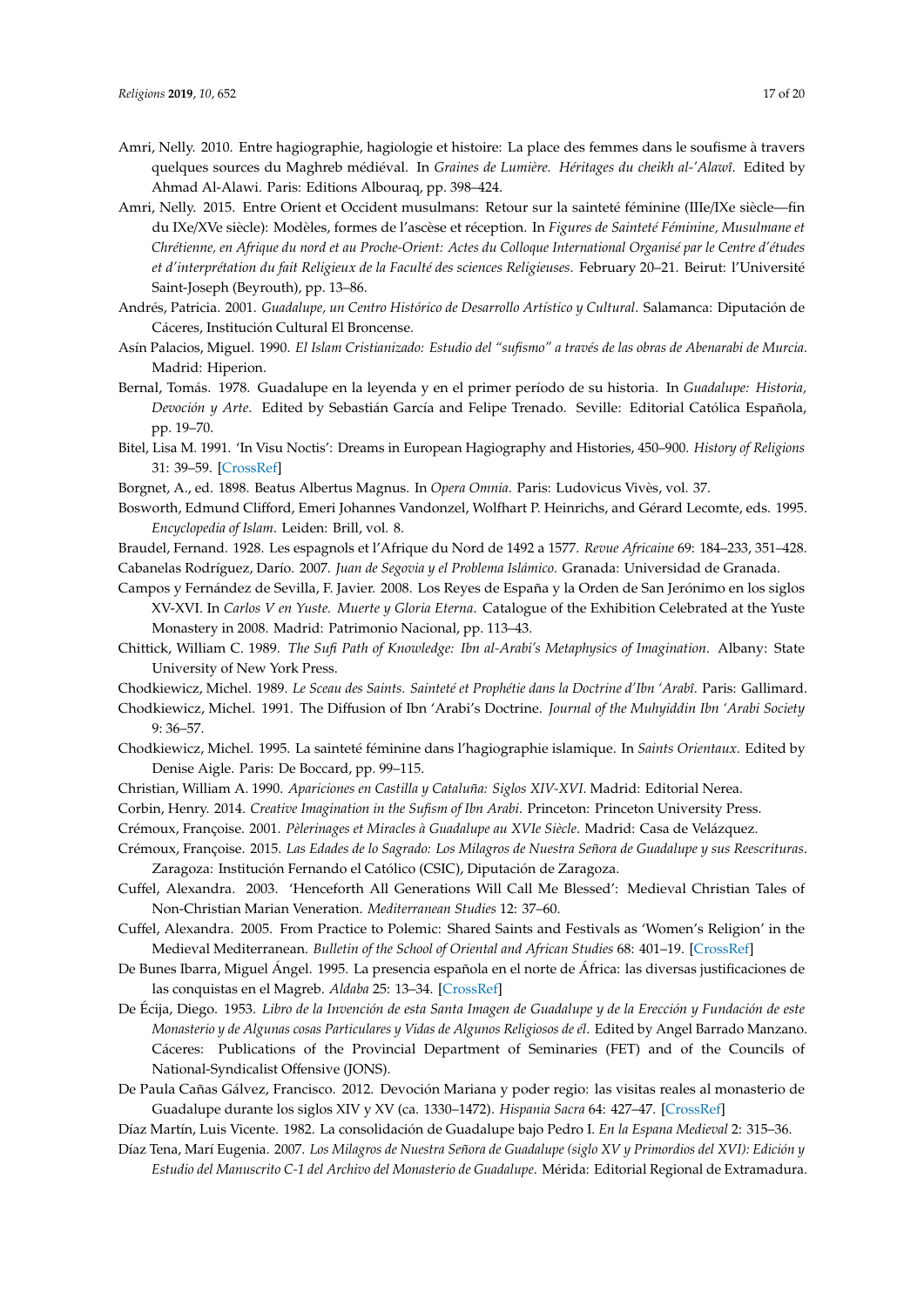- <span id="page-17-4"></span>Echevarría Arsuaga, Ana. 1999. *The Fortress of Faith: The Attitude Towards Muslims in Fifteenth Century Spain*. Leiden, Boston and Köln: Brill.
- <span id="page-17-3"></span>Echevarría Arsuaga, Ana. 2006. *Caballeros en la Frontera: La Guardia Morisca de los Reyes de Castilla (1410–1467)*. Madrid: UNED.
- <span id="page-17-11"></span>Ernst, Carl. 1996. Rūzbihān al-Baqlī: Mysticism and the Rhethoric of Sainthood in Persian Sufism. Richmond: Curzon Press.
- <span id="page-17-16"></span>Fierro Bello, Maribel. 2002. Women as Prophets in Islam. In *Writing the Feminine. Women in Arab Sources*. Edited by Randi Deguilhem and Manuela Marín. London and New York: IB Tauris, pp. 183–98.
- <span id="page-17-0"></span>Filomena, Cerro Herranz María. 1983. La concesión de privilegios reales. El patrimonio de la Iglesia de Santa María de Guadalupe en el siglo XIV. *Guadalupe* 664: 125–27.
- <span id="page-17-15"></span>Fulton Brown, Rachel. 2019. *Mary and the Art of Prayer: The Hours of the Virgin in Medieval Christian Life and Thought*. New York: Columbia University Press.
- <span id="page-17-13"></span>García-Arenal, Mercedes. 2001. Dreams and reasons: Autobiographies of converts in religious polemics. In *Conversions Islamiques. Identités Religieuses en Islam Mediterranéen*. Edited by M. García-Arenal. Paris: Maisonneuve et Larose, pp. 89–118.
- <span id="page-17-23"></span>Garcías Palou, Sebastián. 1981. *Ramón Llull y el Islam*. Palma de Mallorca: Caja de Ahorros y Monte de Piedad.
- <span id="page-17-8"></span>Garrosa Resina, Antonio. 1987. *Magia y Superstición en la Literatura Castellana Medieval*. Valladolid: Universidad de Valladolid, Secretariado de Publicaciones.
- <span id="page-17-9"></span>Green, Nile. 2003. The Religious and Cultural Roles of Dreams and Visions in Islam. *Journal of the Royal Asiatic Society* 13: 287–313. [\[CrossRef\]](http://dx.doi.org/10.1017/S1356186303003110)
- <span id="page-17-12"></span>Halligan, Fredrica R. 2001. The Creative Imagination of the Sufi Mystic, Ibn 'Arabi. *Journal of Religion and Health* 40: 275–87. [\[CrossRef\]](http://dx.doi.org/10.1023/A:1012557708145)
- <span id="page-17-19"></span>Hames, Harvey J. 1999. Conversion via Ecstatic Experience in Ramon Llull's *Llibre del gentil e dels tres savis*. *Viator* 30: 181–200. [\[CrossRef\]](http://dx.doi.org/10.1484/J.VIATOR.2.300834)
- <span id="page-17-18"></span>Hatzfeld, Helmut. 1955. *Estudios Literarios Sobre mística Española*. Madrid: Credos.
- <span id="page-17-2"></span>Hess, Andrew C. 1978. *The Forgotten Frontier. A History of the Sixteenth Century Ibero-African Frontier*. London: Chicago University Press.
- <span id="page-17-1"></span>Highfield, Roger. 1983. The Jeronimites in Spain, Their Patrons and Successes. *Journal of Ecclesiastical History* 34: 513–33. [\[CrossRef\]](http://dx.doi.org/10.1017/S0022046900037416)
- <span id="page-17-24"></span>Honerkamp, Kenneth L. 2005. Ibn 'Abbâd, modèle de la Shâdhiliyya. In *Une voie Soufie dans le Monde: La Shâdhiliyya*. Edited by Éric Geoffroy. Paris: Maisonneuve & Larose, pp. 159–72.
- <span id="page-17-25"></span>Honerkamp, Kenneth L. 2009. Ibn'Abbad of Ronda. His Influence in Andalusia and Al-Magreb. In *Historia del Sufismo en al-Andalus: Maestros Sufíes de al-Andalus y el Magreb*. Edited by Amina González Costa and Gracia López-Anguita. Córdoba: Almuzara, pp. 143–64.
- <span id="page-17-7"></span>Huygens, Robert B. C., and Jacques de Vitry. 1960. *Lettres de Jacques de Vitry (1160*/*1170–1240)*. Leiden: Brill.
- <span id="page-17-20"></span>Ibn 'Arabi. 1980. *The Bezel of Wisdom*. Translated by R. W. Austin. Mahwah: Paulist Press.
- <span id="page-17-21"></span>Ibn 'Arabi. 2008. *Sufis of Andalusia: The Ruh Al-Quds and Al-Durat Fakhirah*. Translated by R. W. Austin. London: Routledge.
- <span id="page-17-17"></span>Jones, Linda G. 2003. Dreams and Visions: A Comparative Analysis of Spiritual Gifts in Medieval Christian and Muslim Conversion Narratives. In *Medieval Cultures in Contact*. Edited by Richard Gyug. New York: Fordham University Press, pp. 105–36.
- <span id="page-17-14"></span>Katz, Jonathan G. 1992. Visionary Experience, Autobiography, and Sainthood in North African Islam. *Princeton Papers in Near East Studies* 1: 85–118.
- <span id="page-17-10"></span>Katz, Jonathan G. 2012. Dreams and Their Interpretation in Sufi Thought and Practice. In *Dreams and Visions in Islamic Societies*. Edited by Ozgen Felek and Alexander D. Knysh. New York: State University of New York Press, pp. 181–98.
- <span id="page-17-22"></span>Knysh, Alexander D. 1999. Ibn 'Arabi in the Muslim West: A Prophet in His Own Land? In *Ibn 'Arabi in the Later Islamic Tradition: The Making of a Polemical Image in Medieval Islam*. New York: State University of New York Press, pp. 167–200.
- <span id="page-17-5"></span>Koet, Bart J. 2009. Divine Dreams Dilemmas: Biblical Visions and Dreams. In *Dreaming in Christianity and Islam: Culture, Conflict, and Creativity*. Edited by Kelly Bulkeley, Kate Adams and Patricia M. Davis. New Brunswick and London: Rutgers University Press, pp. 17–31.
- <span id="page-17-6"></span>Kruger, Steven F. 1992. *Dreaming in the Middle Ages*. Cambridge: Cambridge University Press.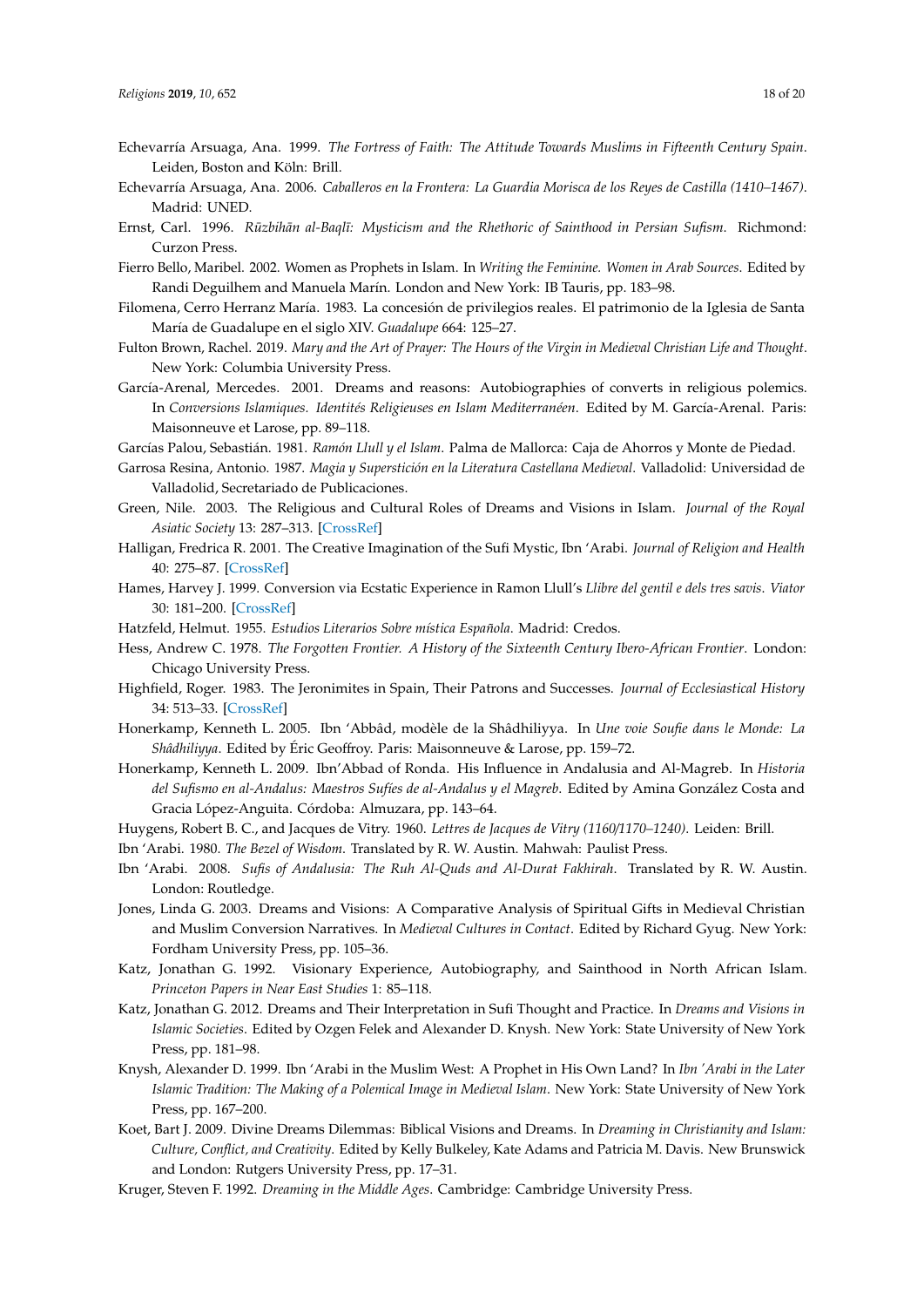- <span id="page-18-23"></span>Kugle, Scott A. 2007. *Sufis and Saints' Bodies: Mysticism, Corporeality, and Sacred Power in Islam*. Chapel Hill: The University of North Carolina Press.
- <span id="page-18-14"></span>Lewis, Bernard, Charles Pellat, and Emeri Johannes Vandonzel, eds. 1978. *Encyclopedia of Islam*. Leiden: Brill, vol. 4.
- <span id="page-18-0"></span>Linehan, Peter. 1985. The Beginnings of Santa Maria de Guadalupe and the Fourteenth Century Direction of Castile. *Journal of Ecclesiastical History* 36: 284–304. [\[CrossRef\]](http://dx.doi.org/10.1017/S0022046900038756)
- <span id="page-18-2"></span>Llopis Agelán, Enrique. 1998. Milagros, demandas y prosperidad: El monasterio Jerónimo de Guadalupe, 1389–1571. *Revista de Historia Económica* 16: 423–24.
- <span id="page-18-19"></span>López-Baralt, Luce. 1981. Simbología mística musulmana en San Juan de la Cruz y Santa Teresa de Jesús. *Nueva Revista de Filología Hispánica* 30: 54–55. [\[CrossRef\]](http://dx.doi.org/10.24201/nrfh.v30i1.1763)
- <span id="page-18-18"></span>Lugo Acevedo, Maria Luisa. 1999. La imagen luminica de Mahoma en el Libro de las Luces. In *Actes du VIIIe Symposium International d'Études Morisques sur: Images des Morisques dans la Littérature et les Arts*. Edited by Abdeljelil Temimi. Zaghouan: Fondation Temimi pour la Recherche Scientifique et l'Information, pp. 163–71.
- <span id="page-18-11"></span>Lynch, Margaret W. 2004. *Stories, Saints, and Dreams: The Literary Uses of Dreams in Early Medieval Hagiography*. Michigan: University of Michigan.
- <span id="page-18-21"></span>Maíllo Salgado, Felipe. 1992. Paralelismo e influencia entre el islam y el cristianismo: "Els cent noms de Deu" de Ramón Llull. *Bulletin of the Faculty of Arts* 54: 189–216.
- <span id="page-18-15"></span><span id="page-18-10"></span>Miller, Patricia C. 1994. *Dreams in Late Antiquity*. Princeton: Princeton University Press.
- Montero, Ana M. 2010. The Vision of Heaven and Knowledge in Castilian Literature: From Alfonso X to Alfonso De La Torre. In *Dreams and Visions: An Interdisciplinary Enquiry*. Edited by Nancy van Deusen. Leiden and Boston: Brill, pp. 183–208.
- <span id="page-18-12"></span>Montoya Martínez, Jesús. 1981. *Las colecciones de Milagros de la Virgen en la Edad Media: (el Milagro Literario)*. Granada: Universidad de Granada.
- <span id="page-18-16"></span>Moreira, Isabel. 2000. *Dreams, Visions, and Spiritual Authority in Merovingian Gaul*. Sage House: Cornell University Press.
- <span id="page-18-4"></span>Nader, Helen. 1979. *The Mendoza Family in the Spanish Renaissance, 1350–1550*. New Brunswick: Rutgers University Press.
- <span id="page-18-22"></span>Narváez Córdova, María Teresa. 2001. El despertar y el sueño: Dos motives místicos en un texto aljamiado. In *Actes du IXe Symposium International d'études La Moriscologie: Orientation et Méthodologie*. Edited by Abdeljelil Temimi. Zaghouan: Fondation Temimi pour la Recherche Scientifique et l'Information, pp. 117–24.
- <span id="page-18-13"></span>Ohlander, Erik S. 2012. Behind the Veil of the Unseen. Dreams and Dreaming in the Classical and Medieval Sufi Tradition. In *Dreams and Visions in Islamic Societies*. Edited by Ozgen Felek and Alexander D. Knysh. New York: State University of New York Press, pp. 199–214.
- <span id="page-18-8"></span>Pereda, Felipe. 2007. *Las Imágenes de la Discordia: Política y Poética de la Imagen Sagrada en la España del Cuatrocientos*. Madrid: Marcial Pons.
- <span id="page-18-1"></span>Pérez de Tudela, María Isabel. 1982. Alfonso XI y el Santuario de Santa María de Guadalupe. *En la España Medieval* 3: 271–85.
- <span id="page-18-20"></span><span id="page-18-6"></span>Pérez Priego, Miguel Ángel, and Marqués de Santillana. 1983. *Poesías Completas II*. Madrid: Alhambra.
- Prado-Vilar, Francisco. 2005. The Gothic Anamorphic Gaze: Regarding the Worth of the Others. In *Under the lnfluence. Questioning the Comparative in Medieval Castile*. Edited by Cynthia Robinson and Leila Rouhi. Leiden: Brill, pp. 67–100.
- <span id="page-18-5"></span>Remensnyder, Amy G. 2014. *La Conquistadora: The Virgin Mary at War and Peace in the Old and the New Worlds*. New York: Oxford University Press.
- <span id="page-18-3"></span>Revuelta Somalo, José María. 1982. *Los Jerónimos: Una Orden Religiosa Nacida en Guadalajara I: La Fundación (1373–1414)*. Guadalajara: Institución Provincial de Cultura Marqués de Santillana.
- <span id="page-18-17"></span>Robinson, Cynthia. 2011. Towers, Birds, and Divine Light: The Contested Territory of Nasrid and 'Mudéjar' Ornament. *Medieval Encounters* 17: 27–79. [\[CrossRef\]](http://dx.doi.org/10.1163/157006711X561712)
- <span id="page-18-7"></span>Robinson, Cynthia. 2013. *Imagining the Passion in a Multiconfessional Castile: The Virgin, Christ, Devotions, and Images in the Fourteenth and Fifteenth Centuries*. University Park: Pennsylvania State University Press.
- <span id="page-18-9"></span>Rodríguez, Gerardo. 2010. El Norte de África en Los Milagros de Guadalupe. *Estudios de Historia de España* 12: 447–65.
- <span id="page-18-24"></span>Rodríguez, Gerardo. 2013. La Corona de Castilla: Fronteras, milagros y confesionalización. *Revista Signum* 14: 234–49. [\[CrossRef\]](http://dx.doi.org/10.21572/2177-7306.2014.v14.n2.12)